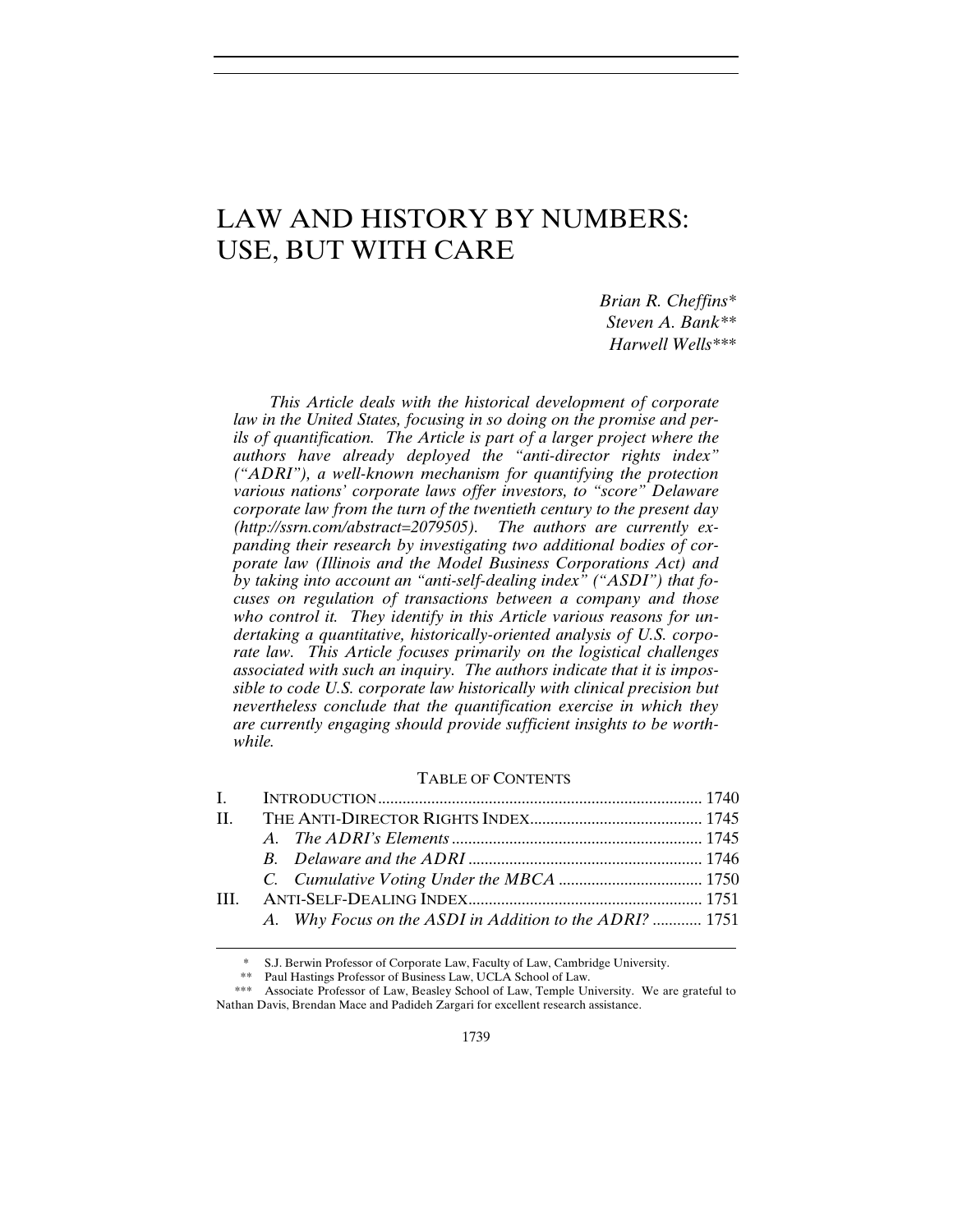| 1740 | UNIVERSITY OF ILLINOIS LAW REVIEW                            | [Vol. 2014] |
|------|--------------------------------------------------------------|-------------|
|      |                                                              |             |
|      | C. Scoring the United States (Delaware) Under the ASDI  1753 |             |
|      | D. Challenges Associated with Scoring the ASDI               |             |
|      |                                                              |             |
|      |                                                              |             |

## I. INTRODUCTION

This Article deals with the historical development of corporate law in the United States, focusing in so doing on the promise and perils of quantification. Quantification of corporate law has become a prominent feature in empirical work done on comparative corporate governance, with particular emphasis on the contribution that robust shareholder protection can make to a nation's financial and economic development. While Larry Ribstein was a highly prolific scholar who explored numerous aspects of corporate law, this was not territory into which he ventured. Nevertheless, he did write extensively on corporate law aspects of competitive federalism,<sup>1</sup> a topic where historically oriented quantification can provide insights. Moreover, although Larry was not a frequent producer of empirical legal scholarship,<sup>2</sup> he was an active consumer and frequently attended and commented on papers at the annual Conference on Empirical Legal Studies.3

Larry, as a commentator on empirical legal scholarship, counseled legal academics against rushing headlong into the quantitative arena. He observed in 2009 that

Legal scholars once decried too much untested theorizing. That time is long gone. Legal academics' discovery of empirical research has given rise to the greatest explosion of intellectual entrepreneurship since Al Gore created the Internet. Now instead of untested hypotheses we get unhypothesized tests . . . . The empirical bubble has encouraged scholars to go right to the data, sometimes without developing the theory adequately for a good empirical test.<sup>4</sup>

<sup>1.</sup> *See, e.g.*, Bruce H. Kobayashi & Larry E. Ribstein, *Nevada and the Market for Corporate Law*, 35 SEATTLE U. L. REV. 1165 (2012); Larry E. Ribstein & Erin Ann O'Hara, *Corporations and the Market for Law*, 2008 U. ILL. L. REV. 661; Larry E. Ribstein, *Efficiency, Regulation and Competition: A Comment on Easterbrook and Fischel's* Economic Structure of Corporate Law, 87 NW. U. L. REV. 254, 261–71 (1992).

 <sup>2.</sup> He did, however, occasionally engage in it. *See, e.g.*, Larry E. Ribstein, *Statutory Forms for Closely Held Firms: Theories and Evidence from LLCs*, 73 WASH. UNIV. L. Q. 369, 412–30 (1995) (providing data in tabular form on the formation of LLCs and the presence of provisions in limited liability company legislation dealing with prescribed issues).

 <sup>3.</sup> *See, e.g.*, Bill Henderson, *Ribstein's Rundown of Papers at CELS*, EMPIRICAL LEGAL STUD. (Nov. 9, 2007, 1:07 PM), http://www.elsblog.org/the\_empirical\_legal\_studi/2007/11/ribsteins-rundo. html.

 <sup>4.</sup> Larry Ribstein, *Why CELS?*, IDEOBLOG (Nov. 23, 2009, 3:48 PM), http://web.archive.org/ web/20091201233450/http://busmovie.typepad.com/ideoblog/2009/11/why-cels.html.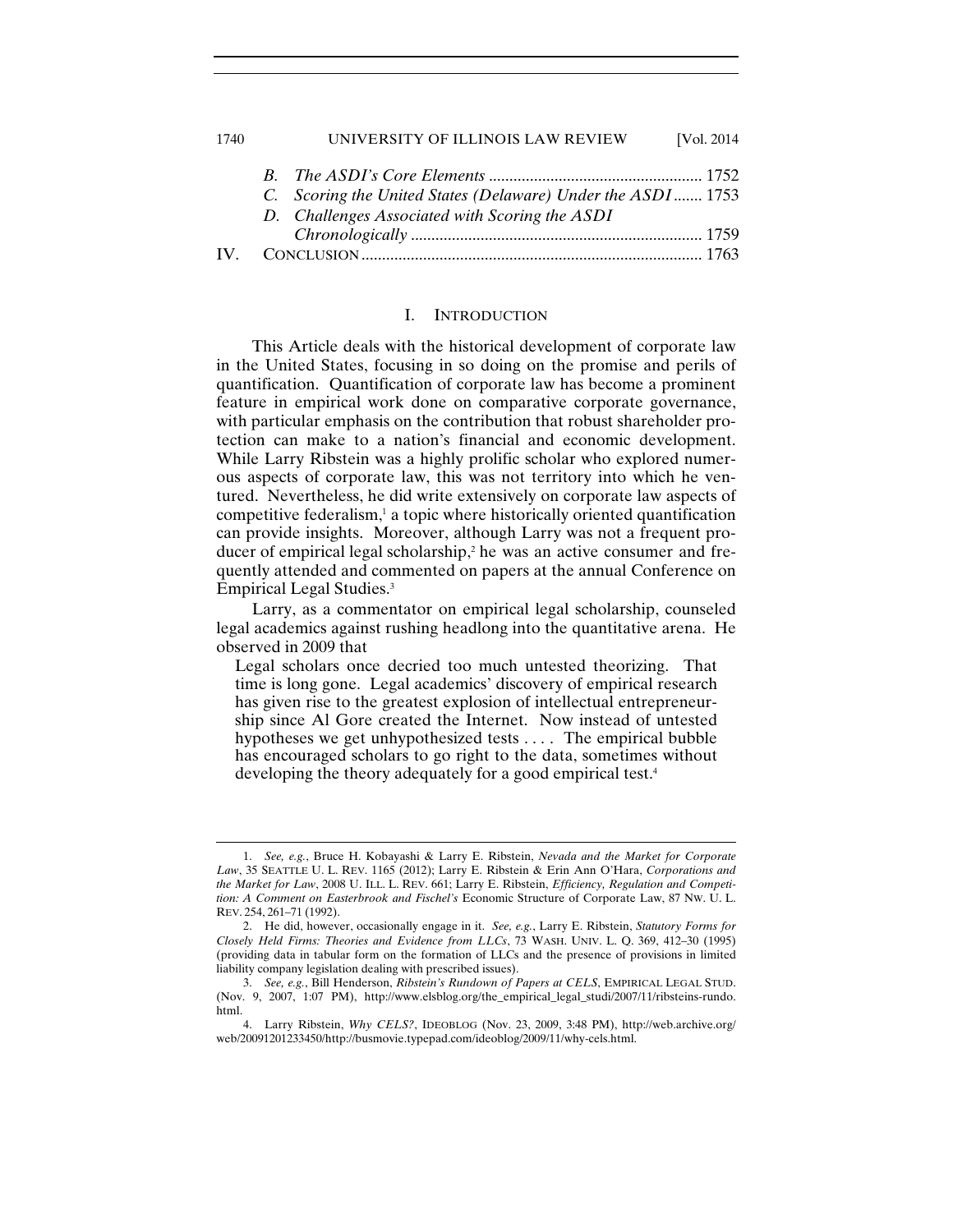Larry additionally called for a "focus on methodology" and "more humility by both empiricists and theoreticians."5

We have already engaged in quantitative analysis of the historical development of U.S. corporate law and are continuing with this research.<sup>6</sup> Nevertheless, somewhat akin to Larry, we adopt in this Article a cautionary tone concerning empirical analysis. The methodological approach we are employing has been characterized as "leximetrics," which involves quantitative measurement of law.7 Some have expressed doubts about the whole enterprise, questioning whether it is even possible to develop sensible numerical measures of complex legal concepts.<sup>8</sup> Assuming for the sake of argument that it is theoretically possible to do this, one might assume that, once a robust coding protocol has been developed, it would at least be a reasonably straightforward task to find the law and translate it into numbers. As we describe in this Article, our experience suggests otherwise.

In the corporate law context, leximetrics has typically been deployed in cross-country studies that can be termed "comparative law and finance."9 It is also possible, however, to focus on one country by coding the law across time.<sup>10</sup> This is what we have been doing. In a 2013 article we deployed the "anti-director rights index" ("ADRI"), a well-known mechanism for quantifying the protection various nations' corporate laws offer investors, to "score" Delaware corporate law from the turn of the twentieth century to the present day.<sup>11</sup> We are currently expanding our research by measuring two additional bodies of corporate law, Illinois' and the Model Business Corporations Act ("MBCA"), the model set of laws promulgated by the Committee on Corporate Laws of the Section of Business Law of the American Bar Association.<sup>12</sup> We are also measuring all three bodies of corporate law (Delaware, Illinois, and the MBCA) by reference to an "anti-self-dealing index" ("ASDI") that focuses on regulation of transactions between a company and those who control it.<sup>13</sup>

 $\overline{a}$ 

 9. Mathias Siems & Simon Deakin, *Comparative Law and Finance: Past, Present, and Future Research*, 166 J. INSTITUTIONAL & THEORETICAL ECON. 120, 120 (2010).

<sup>5.</sup> *Id*.

 <sup>6.</sup> Brian R. Cheffins, Steven A. Bank & Harwell Wells, *Questioning "Law and Finance": US Stock Market Development, 1930–70*, 55 BUS. HIST. 601 (2013).

 <sup>7.</sup> Priya P. Lele & Mathias M. Siems, *Shareholder Protection: A Leximetric Approach*, 7 J. CORP. L. STUD. 17, 18 (2007). The term "leximetrics" was first coined by Robert Cooter and Tom Ginsburg. *Id.* at 18 n.4 (citing Robert Cooter & Tom Ginsburg, *Leximetrics: Why the Same Laws Are Longer in Some Countries Than Others* 2 (Illinois Law & Econ. Working Papers Series, Working Paper No. LE03–012, June 2003), *available at* http://papers.ssrn.com/sol3/papers-cfm?abstract\_id=45 6520).

 <sup>8.</sup> John W. Cioffi, *Legal Regimes and Political Particularism: An Assessment of the "Legal Families" Theory from the Perspectives of Comparative Law and Political Economy*, 2009 BYU L. REV. 1501, 1504.

 <sup>10.</sup> *Id*. at 123.

 <sup>11.</sup> Cheffins, Bank, & Wells, *supra* note 6.

 <sup>12.</sup> *See* MODEL BUS. CORP. ACT ANN., at v (Leonard D. Adkins ed. 1960).

 <sup>13.</sup> As this Article was in press, we expanded our analysis still further to take into account a ten variable shareholder protection index Mathias Siems developed in the late 2000s in tandem with an academic team associated with the Cambridge, U.K.-based Centre for Business Research. *See* Brian R. Cheffins, Steven A. Bank, & Harwell Wells, *The Race to the Bottom Recalculated: Scoring Corpo-*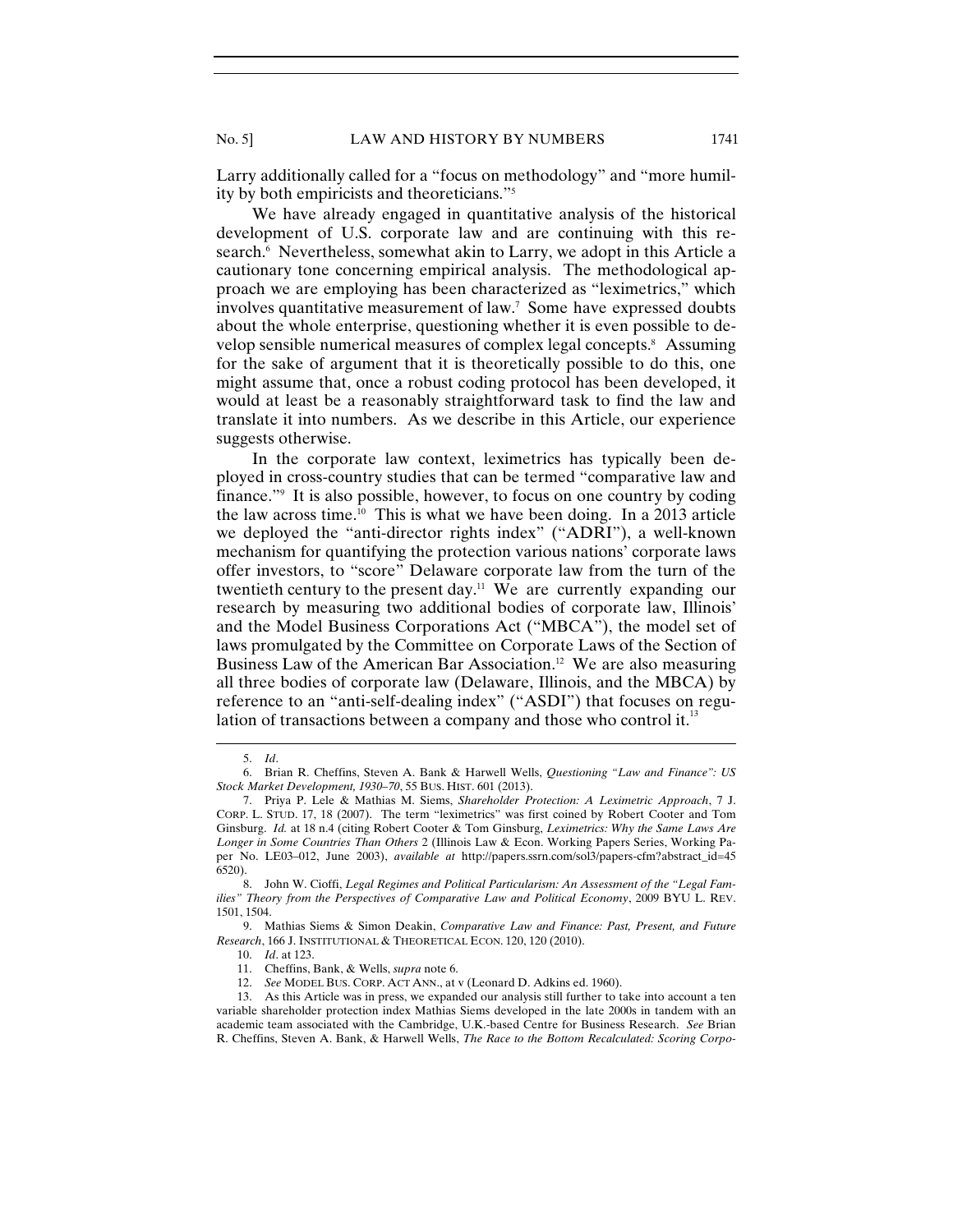One reason we have embarked on this research is the success quantitative analysis has already enjoyed in the corporate governance realm. According to Lucian Bebchuk and Assaf Hamdani, the ADRI is "[a]mong academic researchers, the most influential metric for evaluating governance arrangements worldwide," and the ADRI and the ASDI had, as of a few years ago, already provided the basis for more than one hundred cross-country studies.<sup>14</sup> Mathias Siems and Simon Deakin judge that the importance of the series of studies in which the ADRI and ASDI were initially conceived and applied "cannot be overestimated."<sup>15</sup> The publications providing the foundation for ADRI and ASDI research are indeed among the most cited in economics and law.16

A second reason we have undertaken this research is that, despite the growing importance of leximetrics, only a tiny handful of studies have attempted to measure quantitatively changes in U.S. corporate law across time. U.S. corporate law has been coded for the construction of the ADRI and the ASDI as well as for two shareholder protection indices Mathias Siems developed in tandem with an academic team associated with the Cambridge-based Centre for Business Research.<sup>17</sup> But only one of these indices, a sixty variable index Siems constructed that was deployed for five countries for the years 1970 to 2005, offers evidence of how matters developed in the U.S. over a significant period of time.<sup>18</sup>

Other efforts to quantify U.S. corporate law have focused on measuring the pace of change rather than the level of protection afforded. William Carney, in a 1998 paper, and Roberta Romano, in a 2006 article, measured the rate of diffusion of corporate law by quantifying states' adoption of measures dealing with a variety of important corporate law topics.19 Carney's paper was an extension of research done for a 1997 ar-

15. Siems & Deakin, *supra* note 9, at 122.

*rate Law Over Time* (ECGI – Law Working Paper No. 261/2014, 2014), *available at*  http://ssrn.com/abstract=2475242. On the essential features of the Centre for Business Research index, see Mathias Siems, *Shareholder Protection Around the World (Leximetric II)*, 33 DEL. J. CORP. L. 111 (2008).

 <sup>14.</sup> Lucian A. Bebchuk & Assaf Hamdani, *The Elusive Quest for Global Governance Standards*, 157 U. PA. L. REV. 1263, 1276, 1313–14 (2009).

 <sup>16.</sup> *Id.*

 <sup>17.</sup> On the coding of the United States under the ADRI and ASDI, see Simeon Djankov et al., *The Law and Economics of Self-Dealing*, 88 J. FIN. ECON. 430, 442, 454 (2008). On the ADRI, see also Rafael La Porta et al., *Law and Finance*, 106 J. POL. ECON. 1113, 1130–31 (1998) (coding the U.S. together with 48 other countries using the ADRI); Holger Spamann, *The "Antidirector Rights Index" Revisited*, 23 REV. FIN. STUD. 467 (2010) (discussing recoding of Delaware's ADRI score). On scoring the United States for the ASDI, see also a coding protocol drafted to supplement Djankov et al., *op. cit.*, *available at* http://scholar.harvard.edu/shleifer/publications/law-and-economics-self-dealing (data made available by Andrei Shleifer). On scoring the United States for the indices Siems developed see Lele & Siems, *supra* note 7, at 30–43 (stating that the United States was one of five countries coded using a sixty variable shareholder protection index); Siems, *supra* note 13, 122–34 (discussing scores for the United States and for nineteen other countries using a ten variable shareholder protection index).

 <sup>18.</sup> Lele & Siems, *supra* note 7, at 30–32 (discussing general shareholder protection trends in the U.S. for 1970–2005).

 <sup>19.</sup> See William J. Carney, *The Production of Corporate Law*, 71 S. CAL. L. REV. 715 (1998); Roberta Romano, *The States as a Laboratory: Legal Innovation and State Competition for Corporate Charters*, 23 YALE J. ON REG. 209 (2006).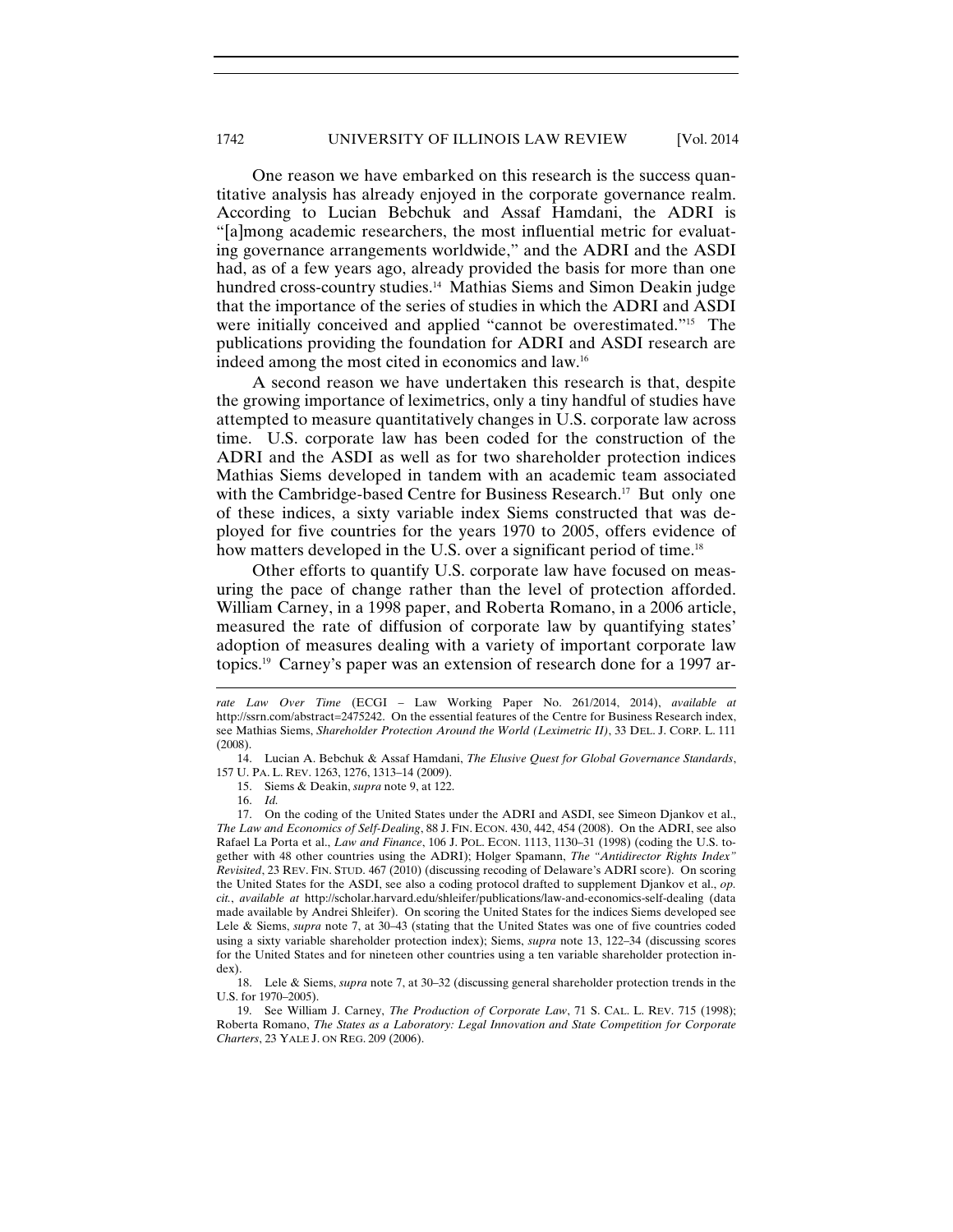ticle in which he developed a taxonomy of European Community Directives on company law and used this to assess the extent to which provisions in these Directives were part of corporate law in U.S. states.<sup>20</sup> Finally, in a 2001 article Mark West carried out a detailed breakdown of the contents of the MBCA, Illinois corporate legislation, and Japan's Commercial Code to compare the extent to which U.S. and Japanese corporate law diverged in the fifty years following Japan's 1950 adoption of a statutory scheme with a strong American flavor.<sup>21</sup>

Third and finally, we believe our historically-oriented quantification project is worth pursuing because it might offer valuable analytical insights. Our 2013 article, in which we deployed the ADRI in order to plot the evolution of Delaware corporate law over time, illustrates the point.<sup>22</sup> The standard historical narrative for U.S. corporate law is that competition between states, led by New Jersey and then Delaware, served to reduce constraints on managerial freedom of action and concomitantly displaced various shareholder rights.23 While academics have disagreed whether the process was beneficial, there has been implicit agreement that meaningful change—a "race"—did occur.<sup>24</sup> Our analysis revealed a somewhat different story. Delaware's ADRI score remained unchanged between 1900 and 1967, dropped modestly in 1967, and held constant thereafter.<sup>25</sup> An inference that could plausibly be drawn from our leximetric research is that change was not as dramatic as the conventional wisdom implies.

Although we believe there are good reasons for undertaking a quantitative, historically-oriented analysis of U.S. corporate law, we readily acknowledge potential limitations on such an inquiry. Legal academics have frequently reacted coolly to efforts to rate law by reference to indices such as the ADRI and the ASDI.<sup>26</sup> One source of concern has been coding errors, particularly with the ADRI.<sup>27</sup> Doubts on this count have been at least partly assuaged, however, because several of the creators of the ADRI subsequently recoded the ADRI to meet various objections concerning their initial effort and because the scoring of the ASDI was done in consultation with practicing attorneys in each of the seventy-two countries focused upon.<sup>28</sup>

<sup>20.</sup> William J. Carney, *The Political Economy of Competition for Corporate Charters*, 26 J. LEGAL STUD. 303, 319–27 (1997).

 <sup>21.</sup> Mark D. West, *The Puzzling Divergence of Corporate Law: Evidence and Explanations from Japan and the United States*, 150 U. PA. L. REV. 527 (2001). We do not include in our discussion here a 2002 article by Bebchuk, Cohen, and Ferrell because their empirical analysis was restricted to one legal topic, namely anti-takeover laws. *See* Lucian Bebchuk et al., *Does the Evidence Favor State Competition in Corporate Law?*, 90 CAL. L. REV. 1775 (2002).

 <sup>22.</sup> Cheffins, Bank, & Wells, *supra* note 6.

 <sup>23.</sup> *Id.* at 604 nn.24–25.

 <sup>24.</sup> *Id.* at 604 nn.26–27 and accompanying text.

 <sup>25.</sup> *Id.* at 608–09.

 <sup>26.</sup> Siems & Deakin, *supra* note 9, at 122.

 <sup>27.</sup> For some examples of coding errors, see Spamann, *supra* note 17, at 472–73.

 <sup>28.</sup> Djankov et al., *supra* note 17, at 432–33, 453–54.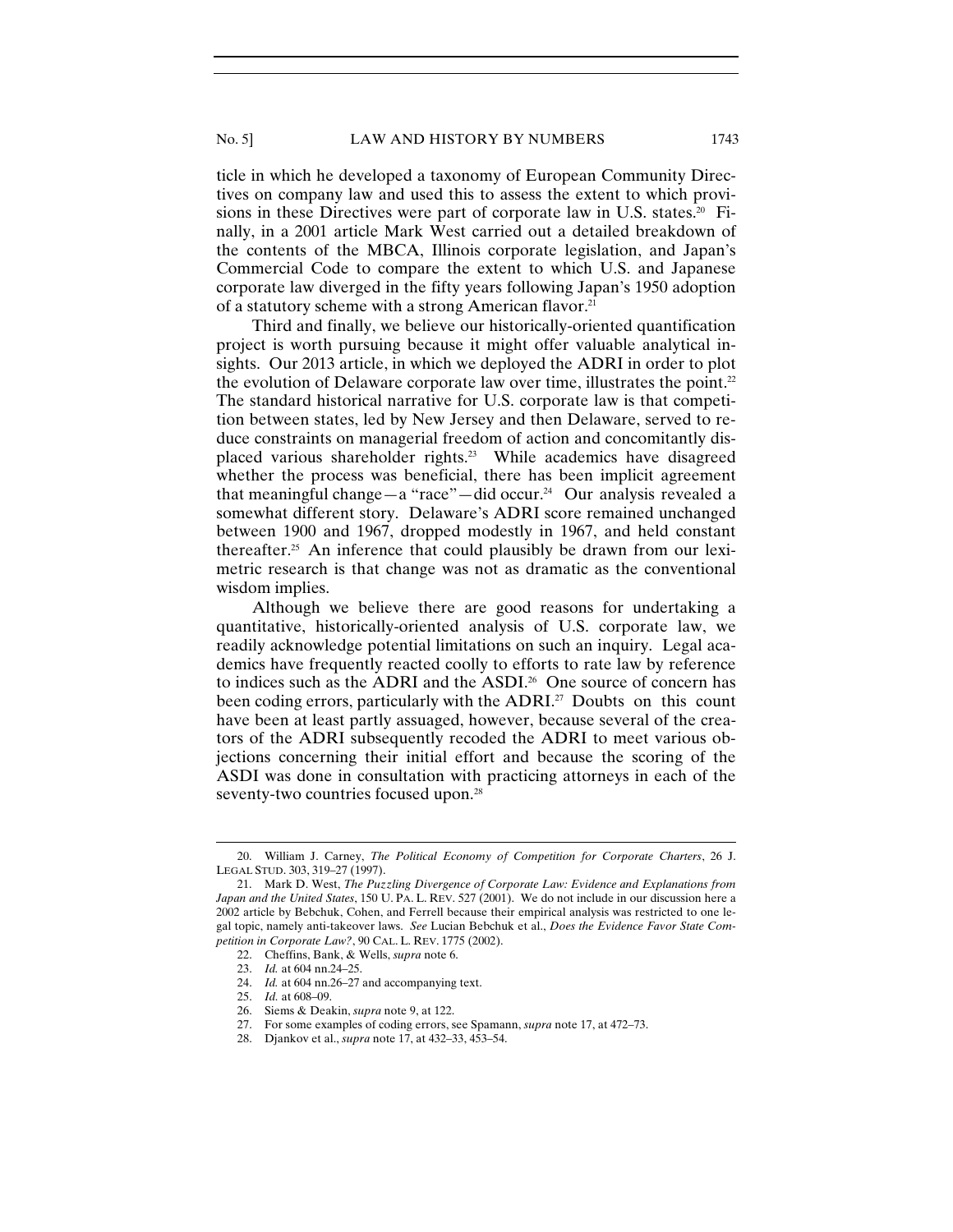More broadly, scholars have expressed doubts about whether it is in fact possible to distill law numerically.<sup>29</sup> Concerns of this sort arguably reflect a general hesitancy among legal academics to deploy analytical methods that require a reduction in complexity.<sup>30</sup> Forceful advocates of quantitative analysis of law have at times shown little patience for academic lawyers' concern that "law by numbers" is counterproductively reductionist. For instance, Andrei Shleifer, the distinguished economist who initiated the research project that generated the ADRI and ASDI, quipped in a 2005 interview that "Lawyers don't do empirical work . . . They just argue with each other."<sup>31</sup> Shleifer's criticism of legal academics, if it was ever apt, certainly seems to miss the mark now given that interest in empirical legal studies has been sufficient over the past decade to sustain an empirical legal studies society, journal, and annual conference.32 Indeed, it has been said that "empirical legal scholarship is all the rage."33 Even so, the instinctively skeptical reaction of many legal academics to quantitative legal research is not without foundation—it is hard to reduce law satisfactorily to numbers. Indeed, that is a key point this Article makes. Parts II and III indicate that quantifying corporate law satisfactorily using the ADRI and the ASDI, respectively, is a challenging process.

Given that the creators of the ADRI themselves saw fit to recode earlier findings, it is hardly a novel insight that using this index can be a challenge. In contrast, little has been said about difficulties associated with coding the ASDI, even though it may be supplanting the ADRI as the index of choice for corporate law-related law and finance research.<sup>34</sup> As Part III of our Article shows, however, deploying the ASDI can be far from straightforward.

Quantifying law is difficult, but we do not believe it is futile. The fact that we are seeking to track numerically the evolution of U.S. corporate law reflects our faith in the enterprise. Ultimately, we are optimistic that analyzing the historical development of U.S. corporate law through the prism of the ADRI and the ADSI can generate sufficient insights to justify proceeding. Still, the coding challenges we draw attention to in this paper indicate that, at least in this context, Larry Ribstein's invoca-

<sup>29.</sup> *See supra* note 8 and accompanying text.

 <sup>30.</sup> Siems & Deakin, *supra* note 9, at 124 (acknowledging the line of thinking but ultimately advocating the use of quantitative analysis, carefully done); Holger Spamann, *Large-Sample, Quantitative Research Designs for Comparative Law?*, 57 AM. J. COMP. L. 797, 807 (2009) (adopting the same stance as Siems and Deakin).

 <sup>31.</sup> Nicholas Thompson, *Common Denominator*, LEGAL AFF.,(Jan.–Feb. 2005), http://www.legal affairs.org/issues/January-February-2005/feature\_thompson\_janfeb05.msp (last visited July 23, 2014).

 <sup>32.</sup> *See About Us: Society for Empirical Legal Studies*: CORNELL U. L. SCH., http://www.law school.cornell.edu/SELS/about.cfm (last visited July 23, 2014).

 <sup>33.</sup> Ken Kersch, *House-Breaking Law Professors: Michael Klarman's Backlash Thesis*, BALKINZATION (May 4, 2012, 11:51 AM), http://balkin.blogspot.co.uk/2012/05/housebreaking-lawprofessors-michael.html.

 <sup>34.</sup> *See* discussion *infra* Part III.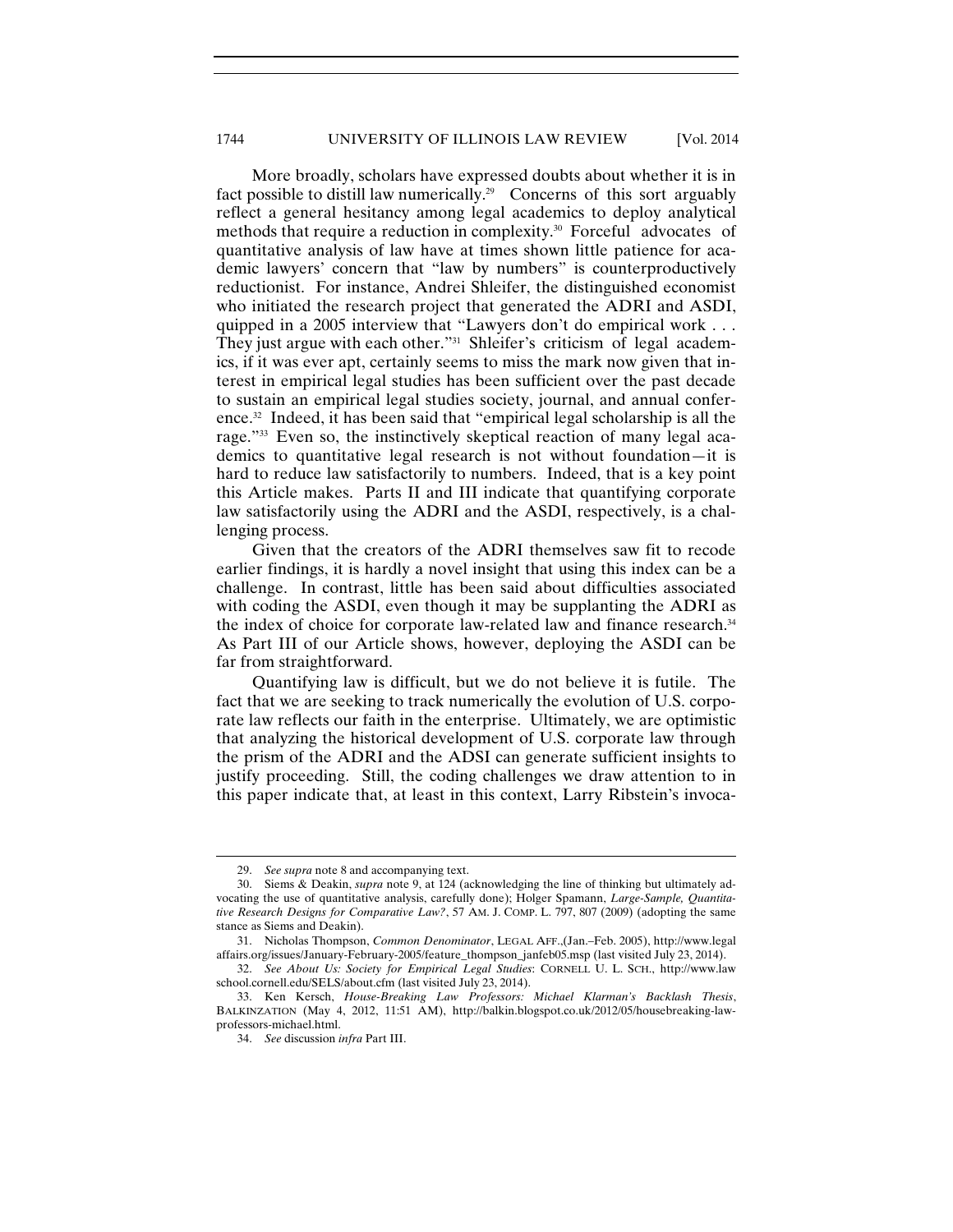tion to law professors not to rush headlong into the empirical realm is a valuable one.<sup>35</sup> The admonition "use with care" is one that is apt here.

#### II. THE ANTI-DIRECTOR RIGHTS INDEX

# *A. The ADRI's Elements*

Studies deploying the ADRI and the ASDI are part of a burgeoning law and finance literature oriented around quantitative comparative analysis which aims to trace the relationship between nations' laws and legal institutions on the one hand and their corporate governance and financial systems on the other.<sup>36</sup> A key message of this literature has been that "law matters", in the sense that laws that protect shareholders typically constitute the foundation for well-developed equity markets. $37$  Given the current prominence of U.S. stock markets, it follows that U.S. corporate law should have been shareholder-friendly in the period when the nation's equity markets developed. The primary motivation underlying the 2013 article in which we plotted the evolution of Delaware corporate law by reference to the ADRI was to test this proposition.<sup>38</sup>

The ADRI was constructed and deployed in a 1998 *Journal of Political Economy* article and related publications by four financial economists, Rafael La Porta, Florencio López-de-Silanes, Andrei Shleifer, and Robert Vishny, generally referred to as "LLSV".<sup>39</sup> As we described in our 2013 article,<sup>40</sup> the ADRI codes the presence or absence of six elements of a jurisdiction's company law, each of which LLSV believed gave shareholders power against directors: (1) the ability to mail in a proxy vote; (2) the absence of a requirement that shareholders deposit shares before a shareholder meeting, rendering them non-transferable ("no block"); (3) the availability of cumulative voting, which permits minority shareholders to "bundle" their votes and thereby increases the likelihood they can elect their representatives to the board of directors; (4) mechanisms offering relief to minority shareholders who have been oppressed or unfairly prejudiced; (5) rules obliging a company to give existing shareholders a right of first refusal when new shares are issued ("preemptive" rights); and (6) the ability of shareholders owning ten percent or more of a company's shares to call an extraordinary shareholders' meeting.41 LLSV awarded countries "0" or "1" with respect to each variable, depending on how each country's company law dealt with each is-

<sup>35.</sup> *See* Ribstein, *supra* note 4.

 <sup>36.</sup> For an overview of the literature and its popularity, see John Armour et al., *How Do Legal Rules Evolve? Evidence from a Cross-Country Comparison of Shareholder, Creditor and Worker Protection*, 57 AM. J. COMP. L. 579, 582–85 (2009).

 <sup>37.</sup> Cheffins, Bank, & Wells, *supra* note 6, at 598.

 <sup>38.</sup> *Id.* at 599, 604, 608.

 <sup>39.</sup> La Porta et al., *supra* note 17, at 1113. While this paper was published in 1998, LLSV identified 1993-94 as the point in time they examined the legal rules of the countries in their sample, *Id.* at 1119 n.2.

 <sup>40.</sup> Cheffins, Bank, & Wells, *supra* note 6, at 604–05.

 <sup>41.</sup> *Id.*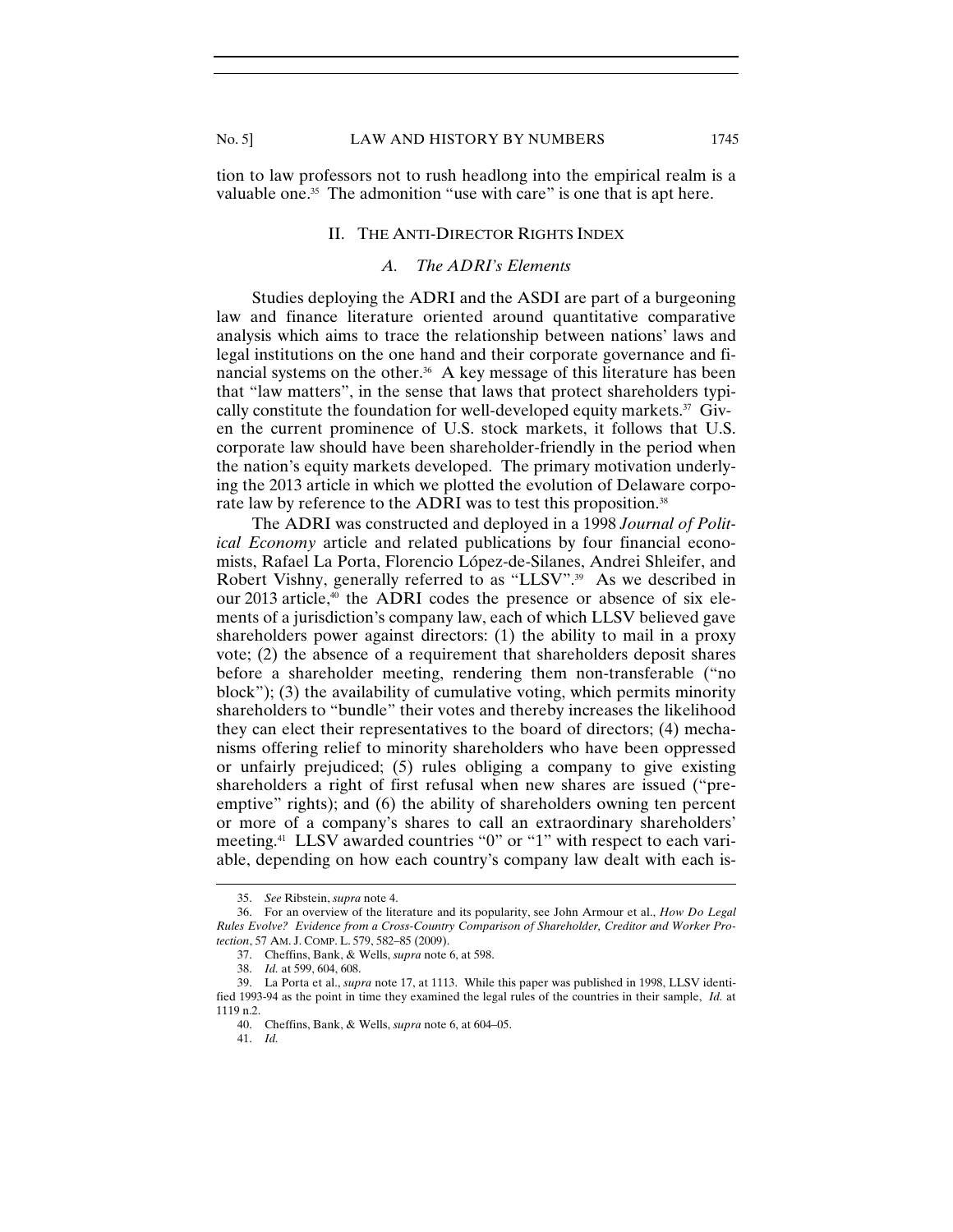sue, with a higher cumulative score signaling a more shareholder-friendly legal regime.<sup>42</sup> The maximum score any country could receive was "6", though "5" in fact was the highest score LLSV awarded.<sup>43</sup>

## *B. Delaware and the ADRI*

LLSV focused on Delaware when coding the U.S. and, being aware that incorporating under Delaware law was a popular option for large publicly traded companies throughout most of the twentieth century, we did the same in our 2013 article.44 Delaware's present-day ADRI score was our departure point.<sup>45</sup> We then worked backwards, searching for changes to Delaware law that would have altered the score for any of the variables.46

One might presume that generating Delaware's ADRI score over time would be reasonably straightforward, given the small number of variables involved and Delaware's longstanding corporate law preeminence. We discovered differently.<sup>47</sup> Our first challenge came at the outset, when we needed to choose appropriate present-day benchmarks. At first glance, the obvious departure point would be the score of "5" out of "6" LLSV awarded the U.S. in their 1998 article, with the only "0" occurring because shareholders lack pre-emptive rights under Delaware law.48 In a 2008 article, however, La Porta, López-de-Silanes, and Shleifer, together with Simeon Djankov ("DLLS"), revised key ADRI definitions and coded the U.S. and seventy-one other countries using the new version based on those countries' laws as of 2003.49 We correspondingly needed to decide which version of the ADRI to use in our historical analysis.

Our choice mattered because scores generated under DLLS's revised ADRI differed quite substantially from scores awarded under LLSV's original ADRI.<sup>50</sup> Overall, the coding correlation between the two was only  $0.60$ ,<sup>51</sup> due in large part to the fact that with the revised version of the ADRI, enabling (or "opt-in") provisions—rules that a corporation could choose to adopt but were neither mandatory nor default terms—were coded differently. Under LLSV's original ADRI protocol, a company law rule that allowed a corporation to "opt in" to a particular shareholder-protective arrangement could be coded as a "1". DLLS, in contrast, coded such an optional provision as a "0".<sup>52</sup> In Delaware, the

<sup>42.</sup> La Porta, et al., *supra* note 17, at 1128.

 <sup>43.</sup> *Id.*

 <sup>44.</sup> *Id.* at 1119; Cheffins, Bank & Wells., *supra* note 6, at 605–06.

 <sup>45.</sup> Cheffins, Bank, & Wells, *supra* note 6, at 606.

 <sup>46.</sup> *Id.*

 <sup>47.</sup> *See generally* La Porta et al., *supra* note 17.

 <sup>48.</sup> *Id.* at 1128 n.6, 1130.

 <sup>49.</sup> Djankov et al., *supra* note 17, at 453.

 <sup>50.</sup> *Id.* at 455.

 <sup>51.</sup> *Id.*

 <sup>52.</sup> *Id.* at 454.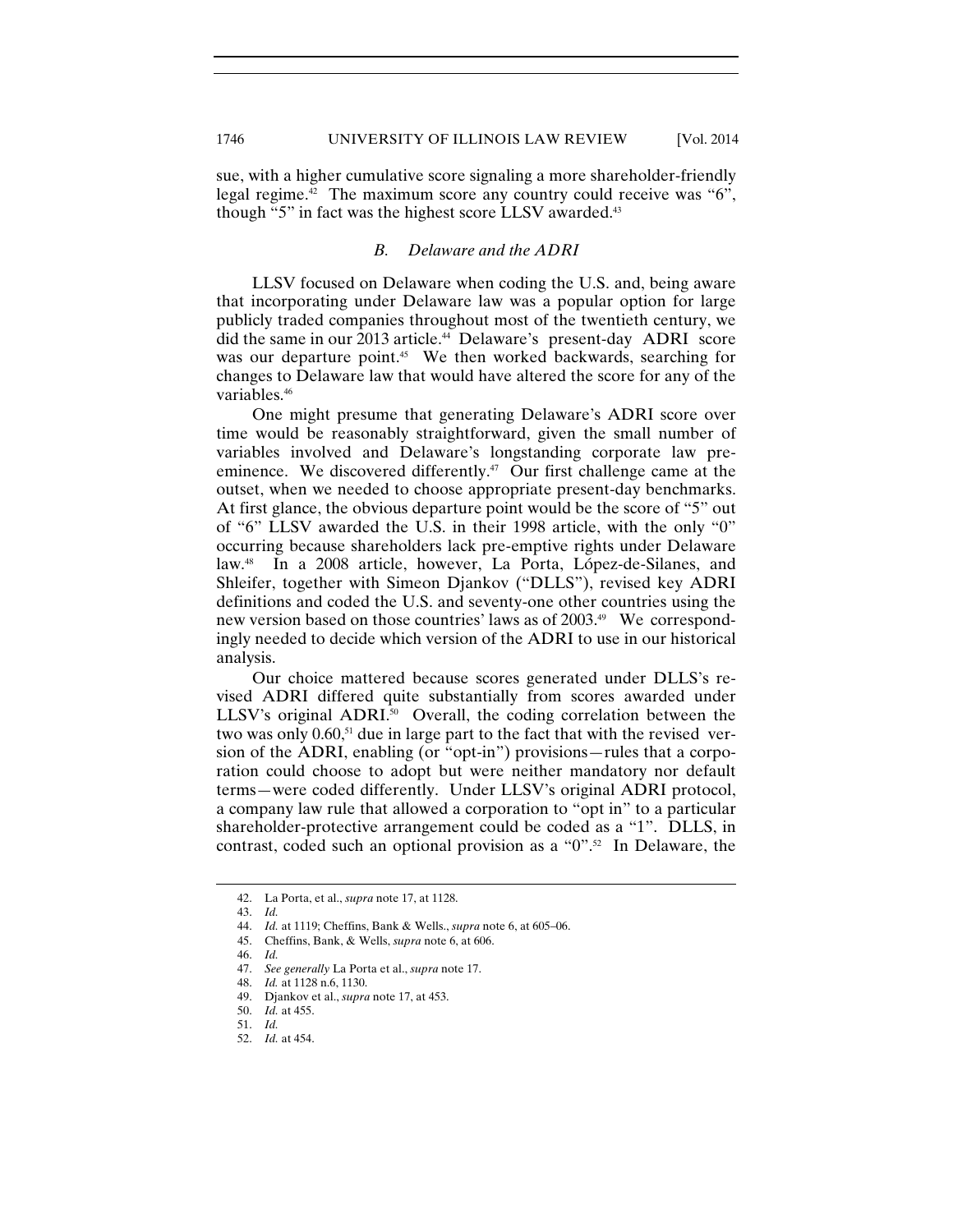U.S. state that both LLSV and DLLS focused on,<sup>53</sup> both cumulative shareholder voting and the ability of a ten percent shareholder to call an extraordinary meeting are "opt in" provisions.<sup>54</sup> LLSV thus gave the United States a "1" for both variables but DLLS coded them as "0".<sup>55</sup> The U.S., with its new DLLS score of "3," was correspondingly transformed from a top rank corporate law country to a jurisdiction that provided below average protection.<sup>56</sup>

Given that DLLS themselves implicitly treated the revised ADRI as superior to the original ADRI, we decided to use the revised ADRI in our study. There was an additional benchmark candidate to consider, however, before looking backwards. DLLS generated their revised ADRI in response to a then on-going effort to recode the original LLSV by Holger Spamann.<sup>57</sup> Spamann's methodology was more rigorous and transparent than LLSV's, in that he consulted with local lawyers of each country being coded to ascertain what the law in fact was in their jurisdiction, made his raw legal data available online, and deployed a detailed coding protocol, again made available online, to convert the raw data into ADRI scores for each country.58

For the purposes of our study, Spamann's methodological advantages may well have been irrelevant if he had given the United States the same score on each ADRI component as did DLLS. Had he done so, we could simply have used DLLS's revised ADRI, drawing upon Spamann's insights as and when they were pertinent. In fact, however, Spamann scored the United States differently than DLLS, giving it a "2" overall rather than "3" because he adopted a tougher standard than DLLS for awarding a "1" for proxy voting that Delaware failed to meet.<sup>59</sup> We took the view that Spamann's coding of Delaware law provided as credible a departure point for our analysis as did DLLS's, so we correspondingly opted to rely on both.

With our benchmarks in place we then searched backwards for changes to Delaware law that would have caused the score to change for any of the variables. For pre-emptive rights, the one variable where we determined that Delaware's score changed over time, we were able to deduce the chronology quite readily. Shareholders in Delaware companies had pre-emptive rights under common law principles.<sup>60</sup> Correspondingly, a "1" was justified as of our kick-off date of 1899, the year

<sup>53.</sup> *Id.*

 <sup>54.</sup> *Id.* at 455.

 <sup>55.</sup> Cheffins, Bank, & Wells, *supra* note 6, 606.

 <sup>56.</sup> *Id.*

 <sup>57.</sup> Spamann, *supra* note 17, at 474–75.

 <sup>58.</sup> *Id.* at 470.

 <sup>59.</sup> Spamann only awarded a country a "1" for the proxy voting variable if the law required that proxy documentation provide for "yes or no" "two way" voting, something Delaware law does not do. *See* Cheffins, Bank, & Wells, *supra* note 6, at 606–07.

 <sup>60.</sup> ADOLF A. BERLE JR. & GARDINER C. MEANS, THE MODERN CORPORATION AND PRIVATE PROPERTY 133–34 (1932).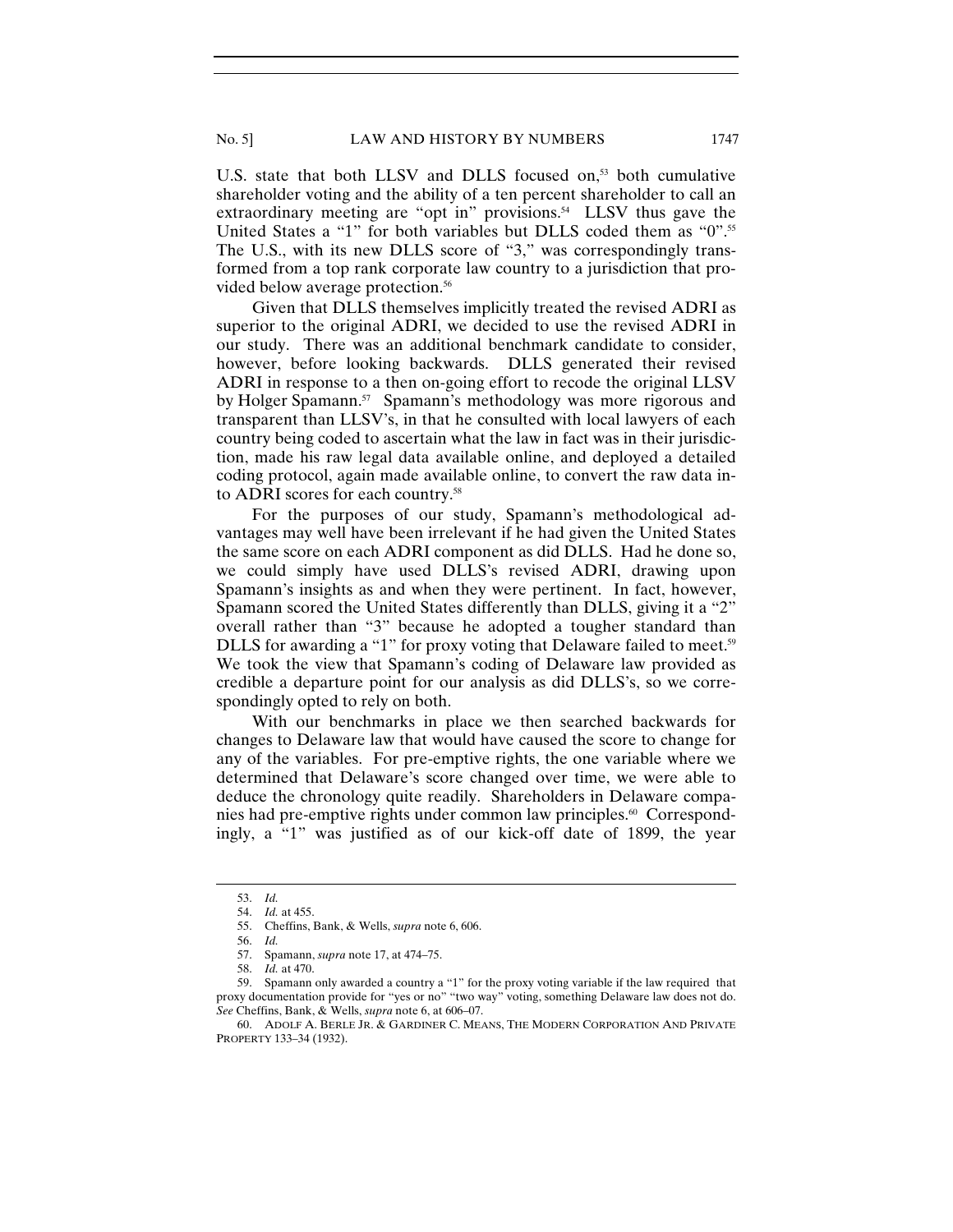Delaware enacted a new general incorporation statute based on New Jersey law to attract incorporation business.<sup>61</sup>

Delaware amended its corporate law in 1927 to permit corporations to use their certificate of incorporation to displace pre-emptive rights. $62$ This alteration to the law was insufficient, however, to merit a change to Delaware's ADRI score because the presumption remained that shareholders had pre-emptive rights.<sup>63</sup> Only in 1967 did Delaware's score on the pre-emptive rights variable fall from "1" to "0", due to a provision in the Delaware General Corporation Law ("DGCL") enacted that year which statutorily abolished common law pre-emptive rights.<sup>64</sup>

While identifying the ADRI variable that changed between 1899 and the present day was reasonably straightforward, matters became more complicated when we sought to confirm that other variables had *not* changed during the period. The component focusing on oppressed or unfairly prejudiced minority shareholders illustrates the point. LLSV, in their 1998 article, awarded a country "1" if its corporate law granted minority shareholders

a judicial venue to challenge the decisions of management or of the assembly (shareholders)[,] or the right to step out of the company by requiring the company to purchase their shares when they object to certain fundamental changes, such as mergers, asset dispositions, and changes in the articles of incorporation.<sup>65</sup>

Although we opted not to use LLSV's ADRI as a present-day ADRI benchmark, this definition remained relevant to us because Spamann relied upon it in his recoding of the original ADRI.<sup>66</sup>

We were confident a "1" was appropriate for Delaware under the original ADRI version of the oppressed minority component because from 1899 onward Delaware law provided dissenting shareholders with an appraisal remedy when mergers and combinations occurred.<sup>67</sup> It was also appropriate because a "1" was awarded under the original ADRI if shareholders had a "judicial venue to challenge management," and we concluded that Delaware shareholders had the right to bring a derivative suit against management throughout the twentieth century. Proving this

<sup>61.</sup> Cheffins, Bank, & Wells, *supra* note 6, at 605.

 <sup>62.</sup> *Id.* at 609 tbl.3; DEL. CODE ANN.§ 5 par. 10 (1927).

 <sup>63.</sup> Cheffins, Bank, & Wells, *supra* note 6, at 609 tbl.3.

 <sup>64.</sup> The statute still allowed a corporation to "opt in" to preemptive rights in its charter. Delaware General Corporation Law 1967, § 102 (b) (3). This remains the case but is insufficient to justify giving the U.S. a "1" with respect to pre-emptive rights. *See* Holger Spamann, *Appendix to The 'Antidirector Rights Index' Revisited*, 184, (2008) *available at* http://rfs.oxfordjournals.org/content/ suppl/2009/09/24/hhp067.DC1/hhp067\_suppl\_data.pdf.

 <sup>65.</sup> La Porta, et al., *supra* note 17, at 1122.

 <sup>66.</sup> *See* Spamann, *supra* note 17, at 476–77 (rejecting the DLLS definition of the oppressed minority index component on the grounds that it was too vague).

 <sup>67.</sup> GENERAL CORPORATION LAWS OF THE STATE OF DELAWARE § 61 (1899) ("If any stockholder in either corporation consolidating as aforesaid, who objected thereto in writing, shall within twenty days after the agreement of consolidation has been filed . . . demand in writing from the consolidated corporation payment of his stock, such consolidated corporation shall . . . pay to him the value of the stock at the date of consolidation.").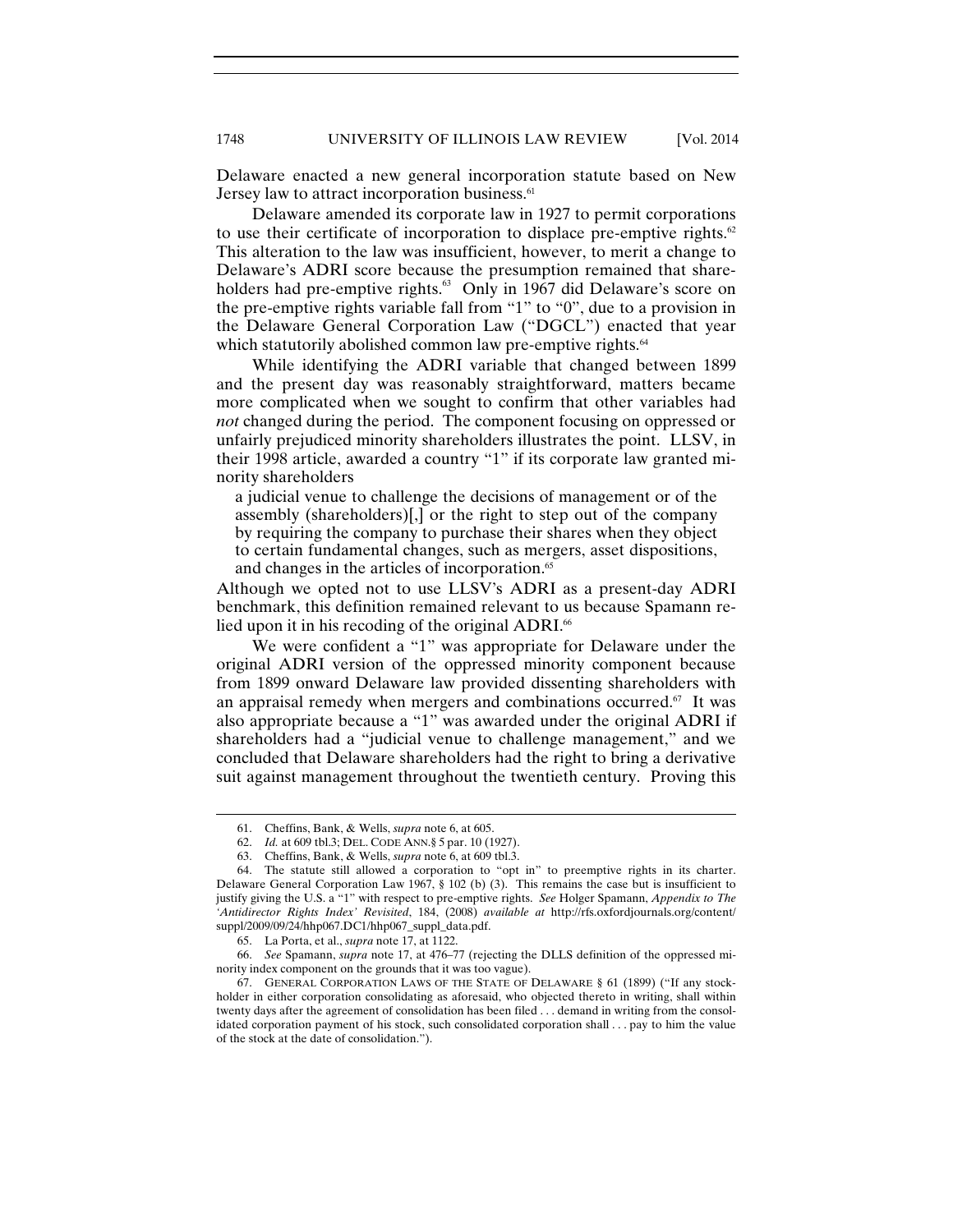latter point, however, was surprisingly difficult. While the right of shareholders to file derivative suits against directors can be traced back in the United States at least as far as 1831,<sup>68</sup> the earliest Delaware case we could find confirming matters was from 1923. $\degree$  However, in a 1924 case the Delaware Chancery Court indicated that "the principle [was] wellsettled" that when a shareholder asserted a right on behalf of a corporation the right was derivative.<sup>70</sup> We inferred from this that it was well understood prior to this point in time that derivative suits could be brought under Delaware law even if there was no case law specifically on point.

While a "1" was clearly the correct score for Delaware under the original LLSV definition of the "oppressed minority" component, DLLS complicated matters by modifying the relevant definition in their 2008 article. According to DLLS, a "1" would be merited if a minority shareholder could successfully challenge a resolution of the board and shareholders that was "unfair, prejudicial, oppressive, or abusive."<sup>71</sup> DLLS did not further define these broad terms. Anyone subsequently using the DLLS version of the ADRI to measure the quality of corporate law correspondingly had extremely wide coding discretion.

Using the discretion available to us, we ultimately concluded that, because minority shareholders in Delaware apparently had the scope to bring derivative suits prior to 1900 and continued to have scope to do so thereafter, a "1" was appropriate under DLLS's version of the oppressed minority variable from 1899 to the present day. The judgment call, however, was not entirely straightforward. In contrast with the position in many U.S. states, in 1993 the Delaware Supreme Court, in *Nixon v*. *Blackwell*, declined to afford to "oppressed" minority shareholders of closely held corporations special judicial protection. $\bar{r}$  We also were aware of a 2006 study of the pre-Great Depression "plight of minority shareholders" by economic historians Naomi Lamoreaux and Jean-Laurent Rosenthal in which they said U.S. judges "were not willing to allow disgruntled shareholders easy access to the courts."73 Nevertheless, given the derivative action option, and given that even Lamoreaux and Rosenthal were prepared to concede that "complaining stockholders were in a much stronger position if they could also show that the controlling group had knowingly behaved improperly,"74 we opted to take advantage of the generality of the language DLLS used so as not to compli-

<sup>68.</sup> Taylor v. Miami Exporting Co., 5 Ohio 162 (1831). The U.S. Supreme Court recognized the derivative suit in *Dodge v. Woolsey*, 59 U.S. 331 (1855), which subsequently became the leading case.

 <sup>69.</sup> Allied Chemical & Dye Co. v. Steel & Tube Co. of Am., 120 A. 486, 491 (Del. Ch. 1923).

 <sup>70.</sup> Fleer v. Frank H. Fleer Corp., 125 A. 411, 414 (Del. Ch. 1924).

 <sup>71.</sup> Djankov et al*.*, *supra* note 17, 455, tbl.9 (indicating also that a country was awarded 0.5 if a shareholder could challenge conduct that was "unfair, prejudicial or oppressive").

 <sup>72.</sup> Nixon v. Blackwell, 626 A.2d 1366, 1377 (Del. 1993); Robert A. Ragazzo, *Toward a Delaware Common Law of Closely Held Corporations*, 77 WASH. U. L. Q. 1099, 1101 (1999).

 <sup>73.</sup> Naomi Lamoreaux & Jean-Laurent Rosenthal, *Corporate Governance and the Plight of Mi*nority Shareholders in the United States Before the Great Depression, CORRUPTION AND REFORM: LESSONS FROM AMERICA'S ECONOMIC HISTORY 125, 147 (Edward L. Glaeser & Claudia Goldin eds., 2006).

 <sup>74.</sup> *Id*. at 145.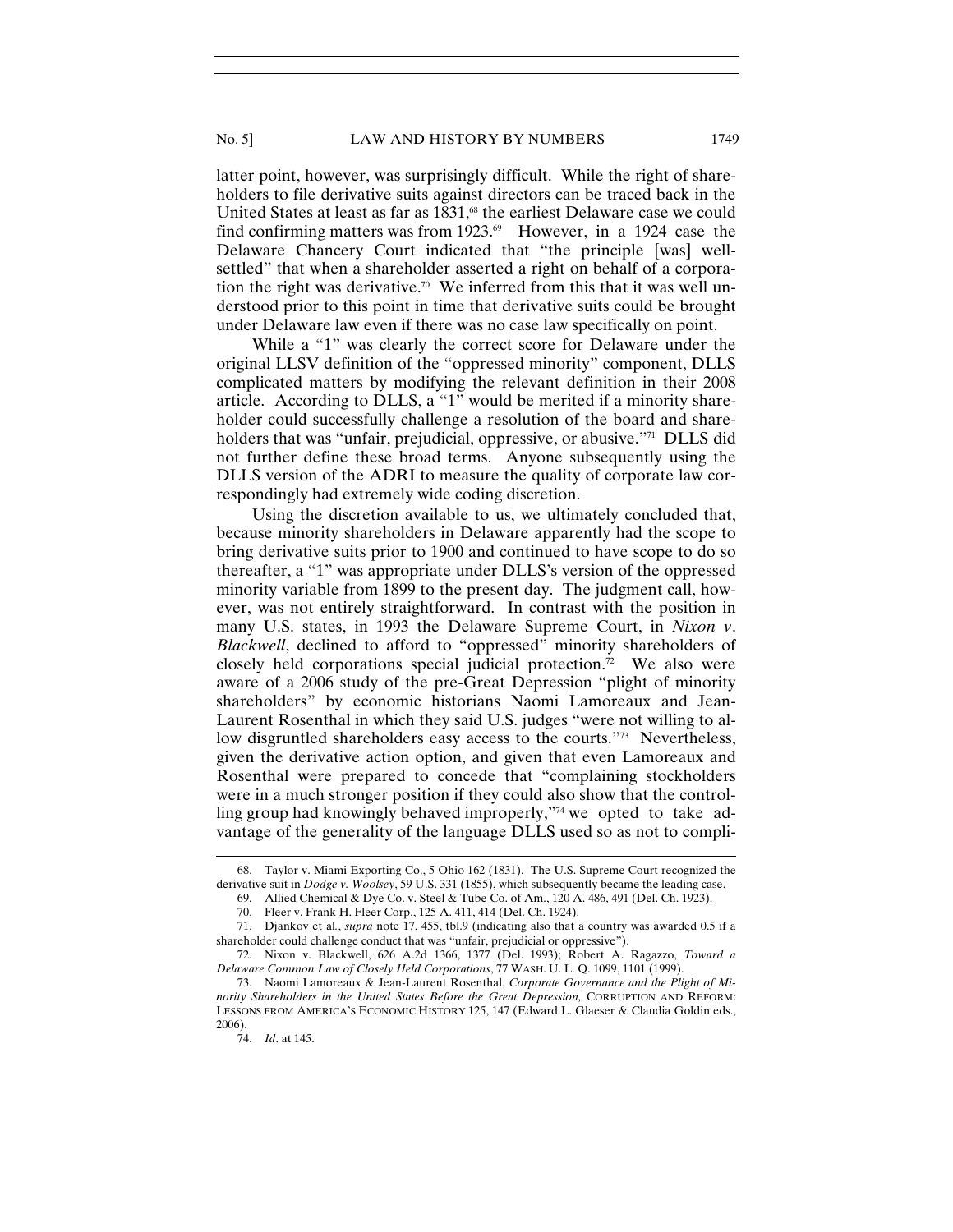cate our coding unduly. We correspondingly concluded that the United States should be given a "1" from 1899 to the present for the oppressed minority shareholder component under the DLLS as well as the LLSV definition of minority shareholder oppression.75

# *C. Cumulative Voting Under the MBCA*

We are, as mentioned, extending our historical ADRI coding efforts beyond Delaware to Illinois and the Model Business Corporations Act. This research is on-going, so at this point we cannot provide any sort of definitive analysis of the challenges associated with this coding effort. However, we can already identify at least one topic where coding is difficult to do satisfactorily, namely cumulative voting under the MBCA. It is important to remember in this context that the MBCA is not a statutory measure *per se*. Instead it offers guidance to states on statutory provisions to adopt, and correspondingly can with a particular topic provide simultaneously for mandatory, presumptive or enabling rules. With cumulative voting, between 1955 and 1984 the MBCA waffled in a way that complicates ADRI coding.

The original MBCA, issued in 1950, provided for mandatory cumulative voting.<sup>76</sup> The approach changed in 1955, when the ABA's Corporate Law Committee adopted a new approach which gave states adopting the Act a choice among several provisions.<sup>77</sup> The new version of the Act retained the language of the 1950 Act for jurisdictions that required mandatory cumulative voting.78 For states not so bound the MBCA made available two options. An adopting jurisdiction could adopt either a presumptive ("unless the articles of incorporation otherwise provide") or permissive ("the articles . . . may provide that") approach to cumulative voting.79 The 1969 version of the Act no longer included any sort of mandatory cumulative voting provision but the alternative presumptive and permissive formats were retained.<sup>80</sup> Only in 1984 was the presumptive option dropped, leaving the "opt in" approach as the recommended provision.<sup>81</sup>

<sup>75.</sup> Cheffins, Bank, & Wells, *supra* note 6, at 609 tbl.3.

 <sup>76.</sup> *See* MODEL BUS. CORP. ACT ANN. §§ 31, 4, set out in Michael P. Dooley and Michael D. Goldman, *Business Corporation Act*, 6 BUS. LAW. 1, 25 (1950) ("Every shareholder entitled to vote at such election shall have the right . . . to cumulate his votes by giving one candidate as many votes as the number of such directors multiplied by the number of his shares shall equal . . . .").

 <sup>77.</sup> Herbert F. Sturdy, *Mandatory Cumulative Voting: An Anachronism*, 16 BUS. LAW. 550, 574 (1961). The history related here is, oddly, misreported in the most recent version of the annotated MBCA. *Compare* MODEL BUS. CORP. ACT § 7.28, (4th ed., 2008) (referring to a change in 1960) *with* 1 MODEL BUS. CORP. ACT ANN § 31 ¶ 1 (Leonard D. Adkins ed.1960) (dating the change to allow "permissive cumulative voting as an equal alternative" to 1955).

 <sup>78.</sup> *See* MODEL BUS. CORP. ACT ANN. § 31 (1960).

 <sup>79.</sup> MODEL BUS. CORP. ACT ANN. § 31 ¶ 1 (1960).

 <sup>80.</sup> MODEL BUS. CORP. ACT ANN. § 33 ¶ 4 (2d ed., 1971).

 <sup>81.</sup> COMMITTEE ON CORPORATE LAWS OF THE SECTION OF CORPORATION, BANKING AND BUSINESS LAW OF THE AMERICAN BAR ASSOCIATION, REVISED MODEL BUSINESS CORPORATION ACT § 7.28(b) (1984).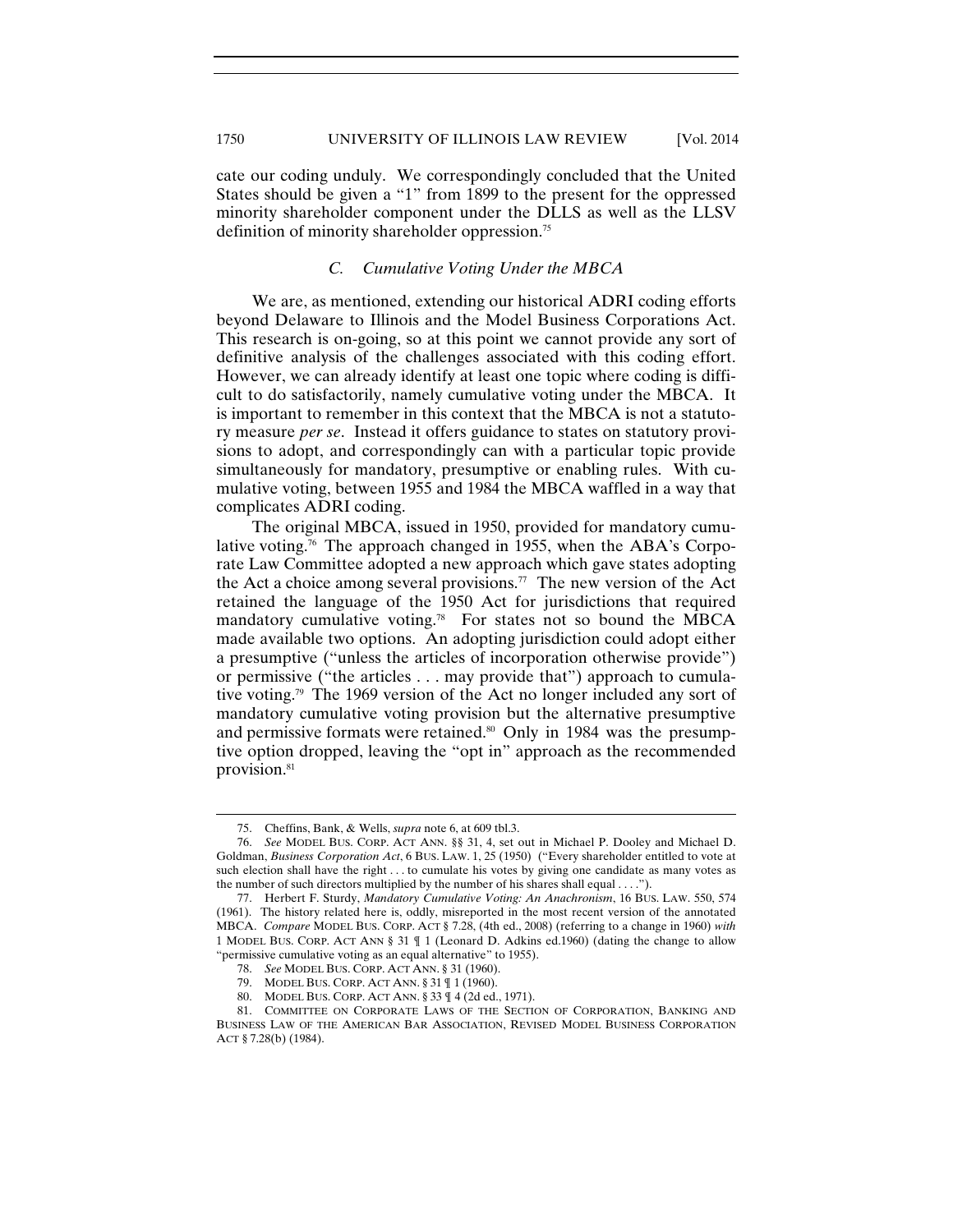DLLS, when they recoded the ADRI, expressly drew attention to cumulative voting as an illustration of the consequences of their new scoring of enabling provisions.<sup>82</sup> They awarded the United States (i.e., Delaware) a "0" for cumulative voting rather than "1" because Delaware law simply permitted corporations to adopt a cumulative voting scheme.<sup>83</sup> By analogy, with the MBCA the appropriate score currently should be "0" because it has the same enabling format as Delaware. A "0", moreover, would be appropriate at least back to 1984, when the Act adopted the purely "opt in" approach.

Conversely, the cumulative voting score for the MBCA should be "1" between 1950 and 1955, given that it instructed states to adopt a mandatory rule.<sup>84</sup> Between 1955 and 1984, however, the situation is uncertain, given the even-handed approach the MBCA drafters took between a permissive and presumptive rule.<sup>85</sup> Our inclination at this point is to score the MBCA a "1" for cumulative voting prior to 1969 and "0" from 1969 to 1984. This is because between 1955 and 1969 room was left open for continued use of the mandatory approach in addition to the permissive and presumptive options whereas the introduction of the pure permissive/presumptive choice in 1969 implied a shift away from a presumptive format. We have not yet, however, resolved this issue definitively.

#### III. ANTI-SELF-DEALING INDEX

#### *A. Why Focus on the ASDI in Addition to the ADRI?*

Given the popularity of the anti-director rights index one might wonder why we decided to add a second index, the ASDI, to our project. There are good reasons, though, why coding the ASDI historically should be an equal if not higher priority than the ADRI. First, DLLS explicitly proffered the ASDI as a superior alternative to the ADRI.<sup>86</sup> According to them, the ADRI was "based on an ad hoc collection of variables" while the ASDI dealt "with corporate self-dealing in a more theoretically grounded way."<sup>87</sup> In developing the ASDI, DLLS's chosen approach was to craft a hypothetical self-dealing transaction, measure the legal hurdles that would have to be addressed to execute the transaction and award scores to countries based on how high the hurdles were.<sup>88</sup>

Second, the quality of the legal research underpinning DLLS's coding of the ASDI was superior to that underpinning either LLSV's original ADRI or DLLS's revised ADRI. LLSV and DLLS essentially coded

<sup>82.</sup> *See* Djankov et al., *supra* note 17, at 453–54.

 <sup>83.</sup> *Id*.

 <sup>84.</sup> *Supra* note 76 and accompanying text.

 <sup>85.</sup> *Supra* note 82 and related discussion*.*

 <sup>86.</sup> Bebchuk & Hamdani, *supra* note 14, at 1279.

 <sup>87.</sup> Djankov et al., *supra* note 17, at 432.

 <sup>88.</sup> *Id*. at 431–32.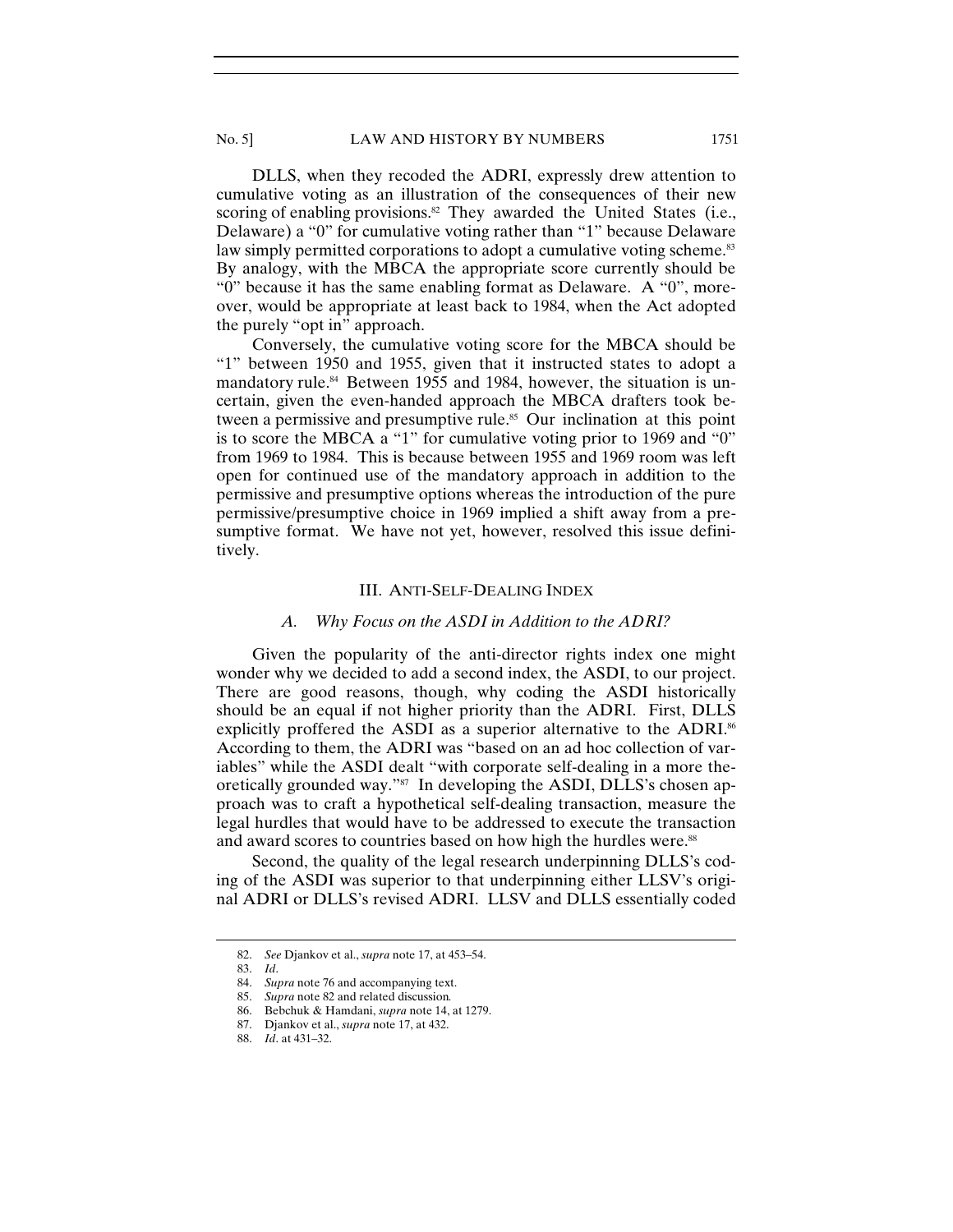the ADRI relying purely on their own desk-top secondary research.<sup>89</sup> With the ASDI, in contrast, DLLS consulted lawyers in each of the seventy-two countries covered in that index and coded the data accordingly.<sup>90</sup> Third, the ASDI delivered more potent empirical results than the ADRI. DLLS found that, when ASDI elements measuring private enforcement were controlled for using the ADRI and vice versa, the private enforcement ASDI was a more robust predictor of stock market development.<sup>91</sup>

Fourth, and finally, the ASDI has proven popular among those carrying out empirical law and finance research, with more than thirty academic papers deploying this index to measure legal protection afforded to investors.92 The ASDI could indeed be supplanting the ADRI as the primary numerical measure of the quality of corporate law. In some instances, authors use both the ADRI and ASDI, sometimes citing the ASDI's methodological advantages and sometimes without expressing a preference for one or the other.<sup>93</sup> With other papers the ASDI is deployed without any reference to the ADRI.<sup>94</sup> Another variation is that the ADRI is mentioned, but the ASDI is used without any explanation for the choice.<sup>95</sup> There are also occasions where authors indicate they are deploying the ASDI in preference to the ADRI because there was a better "fit" with the data.96 Finally, there are various papers where the ASDI's methodological advantages and robust results are explicitly invoked to explain why it is being used rather than the ADRI.<sup>97</sup>

# *B. The ASDI's Core Elements*

The hypothetical transaction that DLLS used as the departure point for coding the ASDI revolves around Buyer Co., a publicly traded food

 $\overline{a}$ 

 94. *See, e.g.*, Suman Banerjee et. al., *Cross-country IPOs: What Explains Differences in Underpricing*? 17 J. CORP. FIN. 1289, 1291 (2011); Stephen Bryan et al., *Law and Executive Compensation: A Cross- Country Study*, 23 J. APPLIED CORP. FIN. 84, 85 (2011); Julian Franks et. al., *The Life Cycle of Family Ownership: International Evidence*, 25 REV. FIN. STUD. 1675, 1686–87 n.10 (2012).

 95. Radhakrishnan Gopalan & Sudarshan Jayaraman, *Private Control Benefits and Earnings Management: Evidence from Insider Controlled Firms*, 50 J. ACCT. RES., 117, 119, 137 (2011).

 96. Mingzhi Liu & Michael Magnan, *Self-Dealing Regulations, Ownership Wedge, and Corporate Valuation: International Evidence*, 19 CORP. GOV. INT'L REV. 99, 101–02 (2011) (indicating that the ASDI was better suited to dealing with companies with dominant shareholders, which predominated in the population of companies the authors were focusing upon).

 97. *See e.g.*, Klaus Gugler, *The Determinants of Rent Extraction in the Parent-Subsidiary Relation*, 40 EMPIRICA 343, 347, 359 (2013); In-Mu Haw et. al., *The Contribution of Stock Repurchases to the Value of the Firm and Cash Holdings Around the World*, 17 J. CORP. FIN. 152, 156 (2011).

<sup>89.</sup> Spamann, *supra* note 17, at 470–72 (describing LLSV's methodology).

 <sup>90.</sup> *Supra* note 28 and accompanying text.

 <sup>91.</sup> Djankov et al., *supra* note 17, at 456.

 <sup>92.</sup> A list of papers where the ADRI had been deployed up to June 2013 is available from the authors on request.

 <sup>93.</sup> *See, e.g.*, Abed Al-Nasser Abdallah et. al., *The Effect of Cross-Listing on Trading Volume: Reducing Segmentation Versus Signaling Investor Protection*, 34 J. FIN. RES. 589, 596 (2011) (citing no preference); Reena Aggarwal et al., *Does Governance Travel Around the World? Evidence from Institutional Investors*, 100 J. FIN. ECON. 154, 164 (2011) (citing no preference); Kose John et al., *Investor Protection and Cross-Border Acquisitions of Private and Public Targets*, 16 J. CORP. FIN. 259, 263–64 (2010) (judging ASDI to be methodologically superior).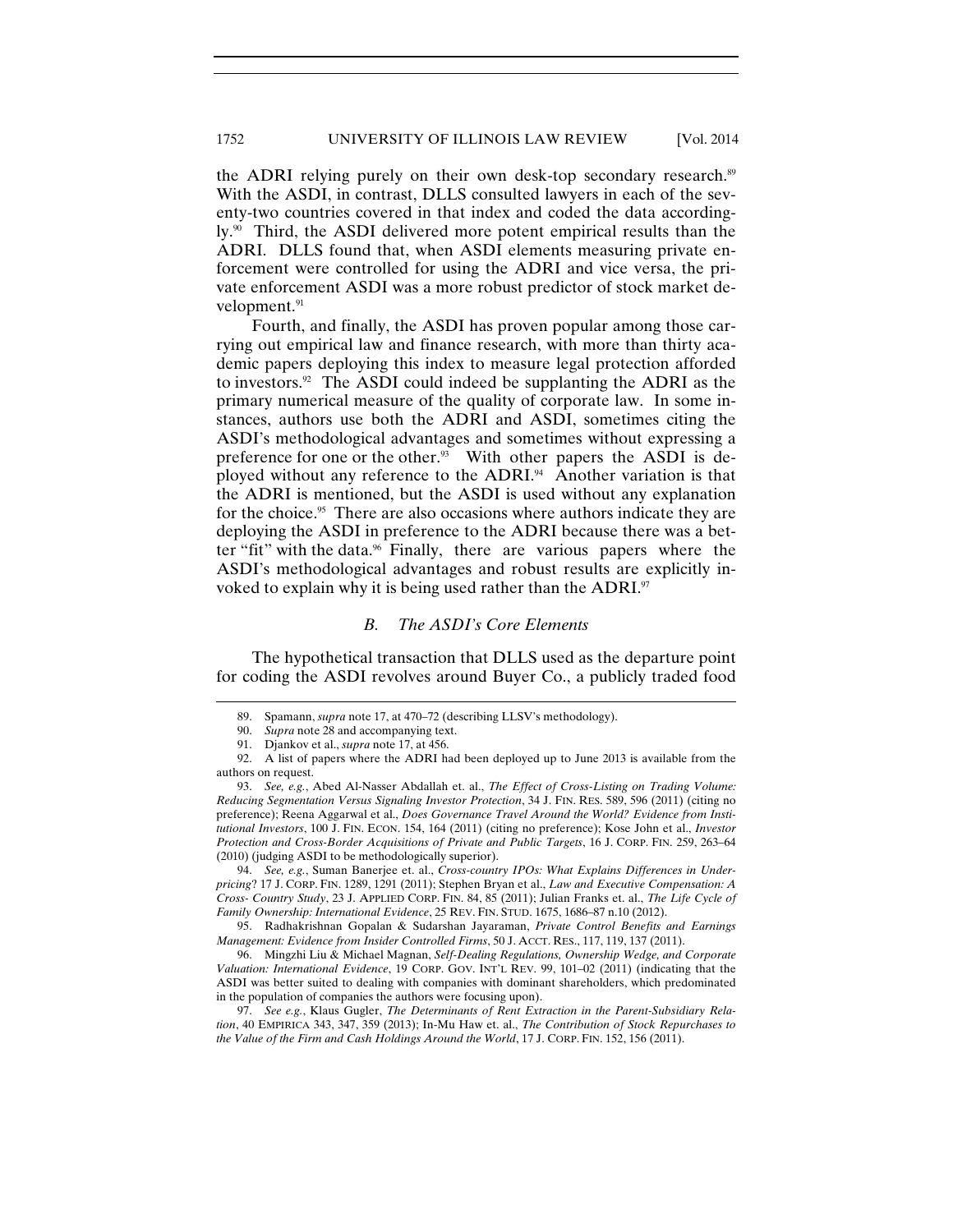No. 5] LAW AND HISTORY BY NUMBERS 1753

manufacturer, agreeing to purchase an unused fleet of trucks from Seller Co., a privately held retailer.<sup>98</sup> Mr. James, a director and sixty percent shareholder of Buyer Co. and a ninety percent shareholder of Seller Co., proposes the transaction.99 It is unclear whether the transaction is unfair to Buyer Co. According to DLLS, "[a]ll required approvals are obtained and all the required disclosures made," but Buyer Co. shareholders still sue "the interested parties and the approving body."<sup>100</sup>

To measure the law governing their hypothetical self-dealing transaction DLLS compiled two anti-self-dealing indices, one measuring private enforcement (civil remedies) and the other public enforcement (fines and other criminal sanctions).101 Their private enforcement index was in turn composed of two sub-indices.102 One focused on *ex ante* private control of self-dealing (regulation of the process by which the sale of the trucks could be validated). The other measured *ex post* private control (the ease with which minority shareholders of Buyer Co. could establish potential wrongdoing in the courts after the transaction had been entered into).

DLLS used a wider range of sources of law when coding the ASDI than they did for the ADRI. For instance, while LLSV's original ADRI focused on company and bankruptcy/organization law and therefore implicitly excluded securities law, DLLS expressly took into account each country's "stock market act and regulations" with the ASDI.103 Also, while LLSV refrained from referring to stock exchange listing rules when coding the ADRI, DLLS treated such measures as being equivalent to statutory provisions and case law principles.<sup>104</sup>

#### *C. Scoring the United States (Delaware) Under the ASDI*

Following the approach we adopted with the ADRI, with the ASDI we begin with a jurisdiction's current score then work back through time to identify changes to the law that would change that score. A member of the DLLS team (Shleifer) has made available publicly the scores they awarded when compiling the ASDI for the seventy-two countries they considered.105 The scores for the United States, which were derived from Delaware law,<sup>106</sup> trailed the world average markedly in some instances. The most obvious example was public enforcement (Table 1), where the United States was awarded 0.00.

<sup>98.</sup> Djankov et al., *supra* note 17, at 433 fig. 1.

 <sup>99.</sup> *Id.*

 <sup>100.</sup> *Id.* 101. *Id.* at 436–37.

 <sup>102.</sup> *Id.* at 434–35 tbl. 1.

 <sup>103.</sup> *Id.* at 433; La Porta et al., *supra* note 17, at 1120.

 <sup>104.</sup> Djankov et al., *supra* note 17, at 433; La Porta et al., *supra* note 17, at 1120.

 <sup>105.</sup> See Shleifer, *supra* note 17.

 <sup>106.</sup> Djankov et al., *supra* note 17, at 442.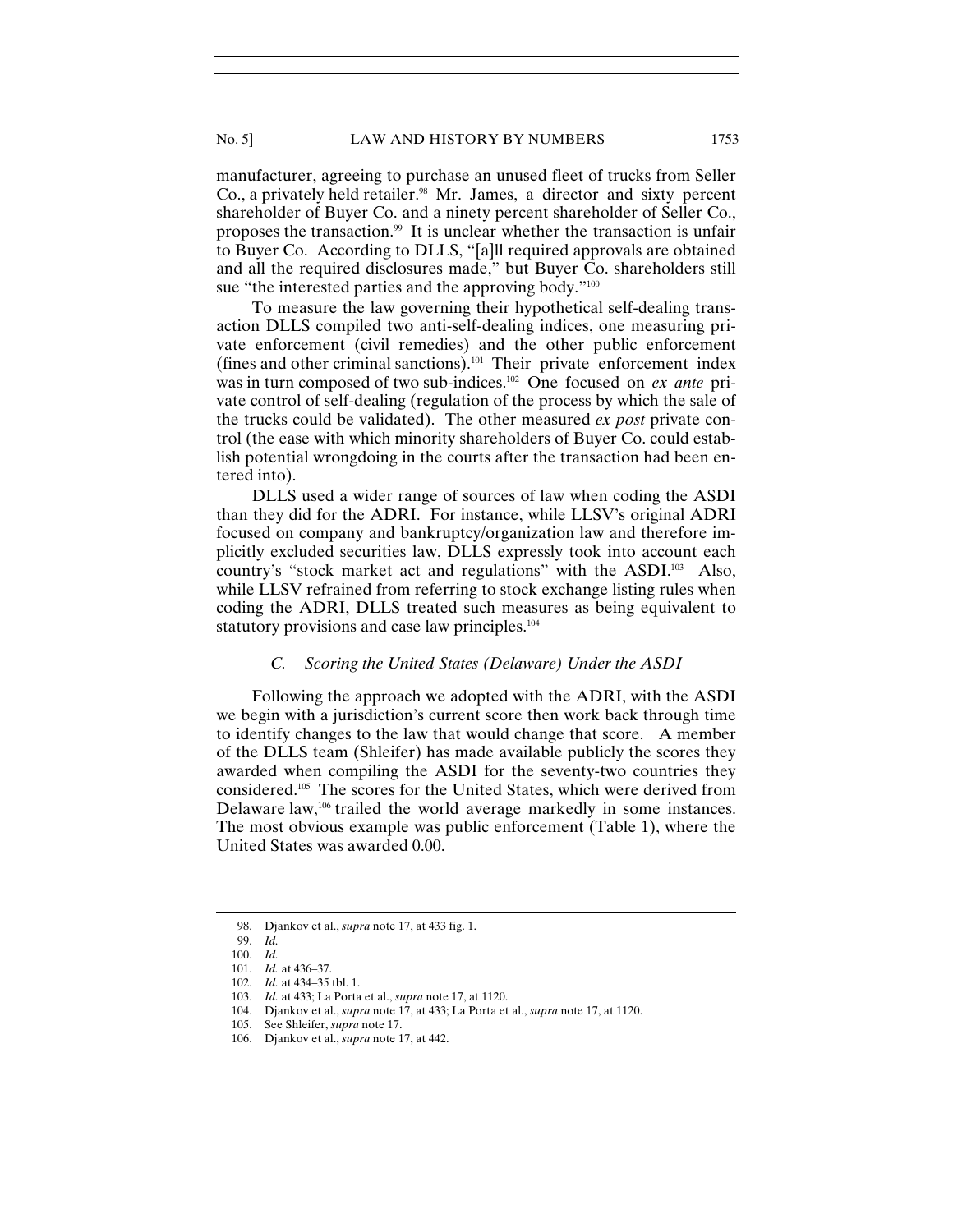# 1754 UNIVERSITY OF ILLINOIS LAW REVIEW [Vol. 2014]

| <b>ASDI</b> Variable          | US score | World average |  |
|-------------------------------|----------|---------------|--|
| Fine imposed on approv-       | $\Omega$ | 0.46          |  |
| ing parties assuming dis-     |          |               |  |
| closure occurs (0 for         |          |               |  |
| "no" or $1$ for" yes")        |          |               |  |
| Prison term imposed on        | $\Omega$ | 2.22 years    |  |
| approving parties assum-      |          |               |  |
| ing disclosure occurs (in     |          |               |  |
| years)                        |          |               |  |
| Fine imposed on Mr.           | $\theta$ | 0.36          |  |
| James assuming disclo-        |          |               |  |
| sure occurs (0 for "no"       |          |               |  |
| or 1 for" yes")               |          |               |  |
| Prison term imposed on        | $\Omega$ | 1.87 years    |  |
| Mr. James assuming dis-       |          |               |  |
| closure occurs (in years)     |          |               |  |
| <b>Public enforcement in-</b> | 0.00     | 0.41          |  |
| dex                           |          |               |  |
| Prison term for Mr.           | 25 years | 4.63 years    |  |
| James if he does not dis-     |          |               |  |
| close                         |          |               |  |

TABLE 1: PUBLIC ENFORCEMENT, U.S. SCORE AND WORLD AVERAGE

Source: DLLS (2008), Table 4; data made available via Andrei Shleifer's website

With the public enforcement index the discrepancy between the United States and the global average was somewhat misleading. Statutory provisions that yielded positive scores on this index for various countries often did not deal specifically with the sort of transaction in DLLS's hypothetical. Instead the offenses in question often were general in nature, such as misuse of company assets (Belgium), intentionally causing damage to the company (Sweden) and breach of trust for failing to care properly for company assets (Germany).<sup>107</sup> In the United States, some states stipulate that criminal sanctions can be imposed on directors who declare dividends unlawfully or fail to prepare and keep required corporate records.108 It does not appear, however, that criminal sanctions are imposed for related party transactions or for general corporate malfeasance, meaning the U.S. public enforcement index score of 0.00 is correct on its own terms. Based on DLLS's findings, however, the fact that public enforcement may lag in the United States would not be expected to affect outcomes, as their chosen public enforcement measures did not correlate in a meaningful way with measures of stock market development.<sup>109</sup>

<sup>107.</sup> *Id.* at 437.

 <sup>108.</sup> WILLIAM E. KNEPPER & DAN A. BAILEY, LIABILITY OF CORPORATE OFFICERS AND DIRECTORS §§ 8-3, 8-4 (6th ed. 1998).

 <sup>109.</sup> Djankov et al., *supra* note 17, at 452.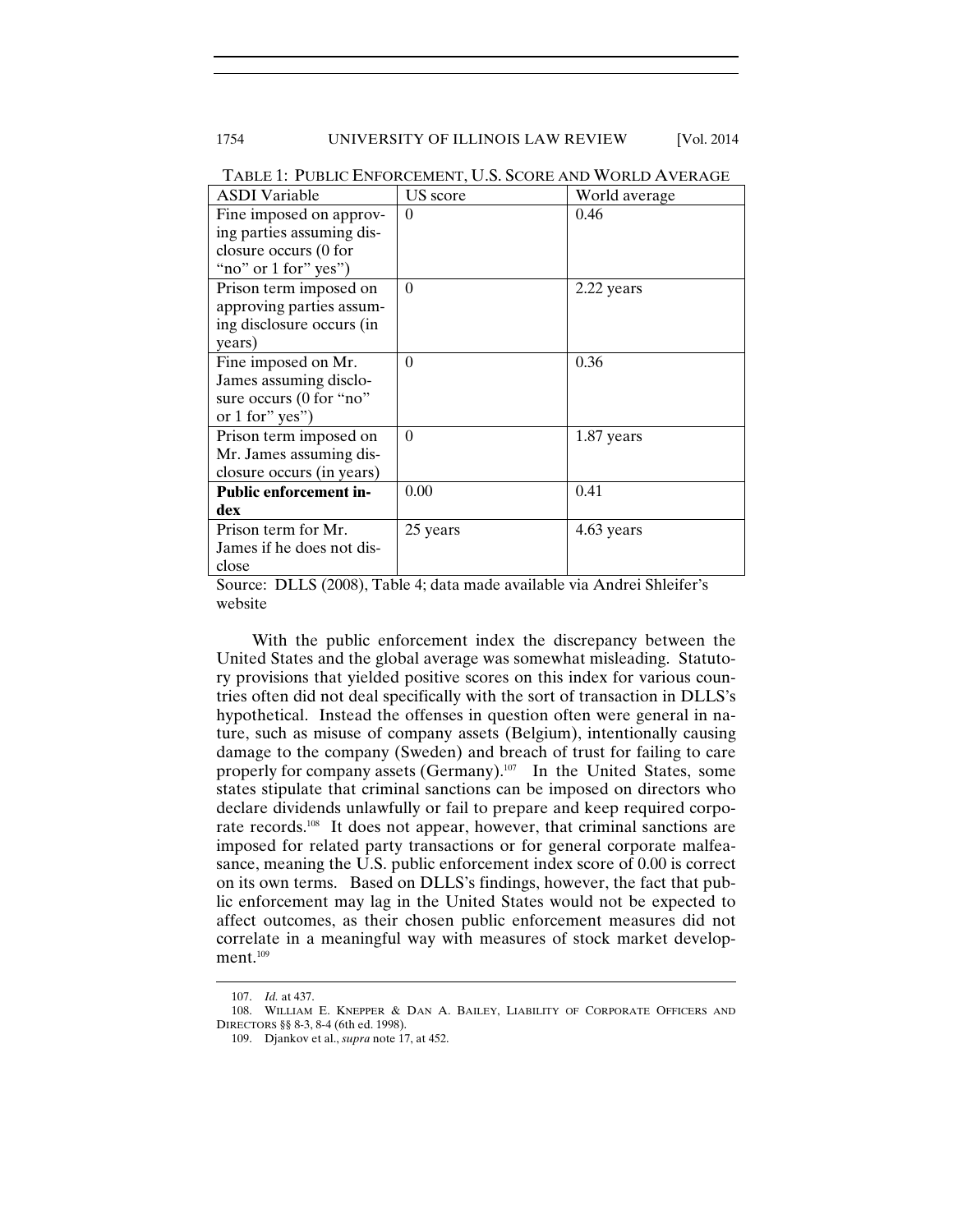What about private enforcement? To put DLLS's findings into context, the U.S. self-dealing regime has its critics. In a 2011 article exploring constraints on "tunnelling" (extraction of wealth from companies by their managers and controlling shareholders) in the United States, Vladimir Atanasov, Bernard Black, and Conrad Ciccotello characterized matters generally as "a glass at best half-full" and said regulation of asset sales to related parties was "weak."<sup>110</sup> On the other hand, in a 2000 paper comparing the law governing self-dealing in the United States, the United Kingdom, Italy, France, and Germany, Luca Enriques observed that "self-dealing regulation is more sophisticated and has more bite in the United Kingdom and the United States than in the other sample countries."111 Similarly, the nine authors of *The Anatomy of Corporate*  Law, a 2009 study of corporate law in six "core" jurisdictions of France, Germany, Italy, Japan, the United Kingdom, and the United States, indicated that Delaware courts were much more willing to review conflicted transactions for fairness than courts elsewhere and said that for controlling shareholders (such as Mr. James) the liability risk was highest in the United States.112

DLLS' ASDI coding for private enforcement corroborates this mixed verdict. For ex ante control, U.S. law scored a mediocre 0.33 out of a possible "1," below the global average of 0.36 (Table 2). The low score was attributable primarily to the fact that Delaware does not require a vote by disinterested shareholders on a self-dealing transaction such as the one involving Buyer Co. and Mr. James.<sup>113</sup> Of the twentythree countries that had a higher score than the United States, only five (Belgium, Chile, Israel, Norway, and Taiwan) similarly lacked this requirement.<sup>114</sup>

<sup>110.</sup> Vladimir Atanasov et. al., *Law and Tunneling*, 37 J. CORP. L. 1, 24, 49 (2011).

 <sup>111.</sup> Luca Enriques, *The Law on Company Directors' Self-Dealing: A Comparative Analysis*, 2 INT'L & COMP. CORP. L.J. 297, 330 (2000).

 <sup>112.</sup> REINIER KRAAKMAN *ET. AL*., THE ANATOMY OF CORPORATE LAW: A COMPARATIVE AND FUNCTIONAL APPROACH 175, 178 (2d ed., 2009).

 <sup>113.</sup> Djankov et al., *supra* note 17, at 442.

 <sup>114.</sup> Derived from Shleifer, *supra* note 17, at Ex-Ante Control tab.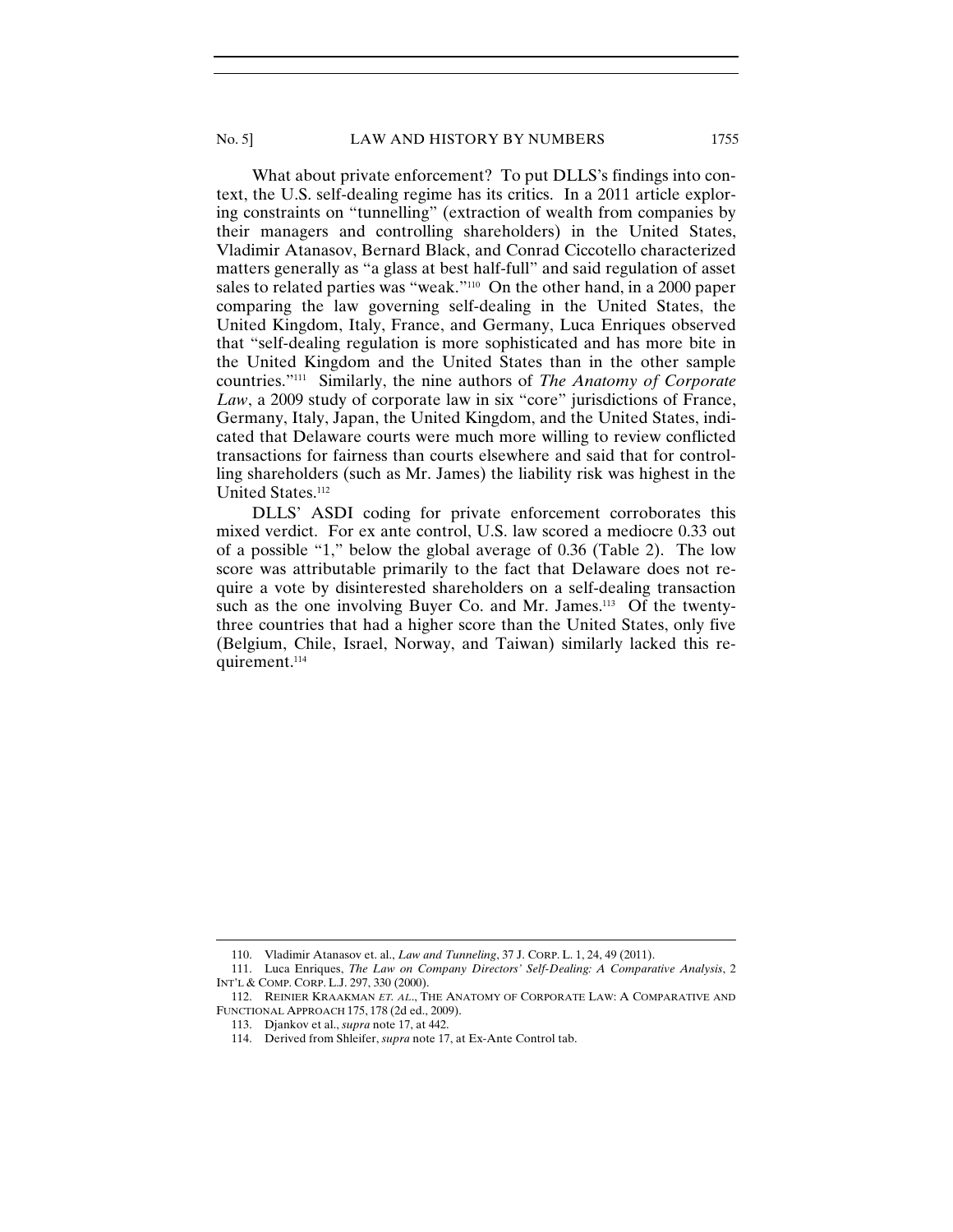# 1756 UNIVERSITY OF ILLINOIS LAW REVIEW [Vol. 2014]

| <b>ASDI</b> Variable                         | US score | World average |
|----------------------------------------------|----------|---------------|
| Buyer Co.'s disinterested shareholders must  | $\Omega$ | 0.25          |
| approve the transaction $(0 \text{ or } 1)$  |          |               |
| Disclosures Buyer Co. must make before       | 1        | 0.44          |
| the transaction can be approved (possible)   |          |               |
| scores of 0, 0.33, 0.66 and 1)               |          |               |
| Disclosures Mr. James must make before       | 1        | 0.67          |
| the transaction can be approved (possible)   |          |               |
| scores of $0, 5$ and $1)$                    |          |               |
| Independent review of transaction required   | $\Omega$ | 0.31          |
| $(0 \text{ or } 1)$                          |          |               |
| Ex ante disclosure (average of preceding     | 0.67     | 0.47          |
| three variables)                             |          |               |
| Ex ante private control (average of approv-  | 0.33     | 0.36          |
| al by disinterested shareholders and ex ante |          |               |
| disclosure)                                  |          |               |

TABLE 2: EX ANTE CONTROL OF SELF-DEALING, U.S. SCORE AND WORLD AVERAGE

Source: Data made available via Andrei Shleifer's website

In contrast, DLLS's coding of ex post control captures the potency of U.S. regulation of self-dealing transactions. The United States' overall ex post control score of 0.98 (Table 3) was second only to Singapore's, driven upwards both by a legal system conducive to litigation and a disclosure regime the *Anatomy of Corporate Law* authors characterized as being more intense than that of any other country they focused on.<sup>115</sup> Combining this high score with the mediocre score of 0.33 for *ex ante* private control yielded an overall score of 0.65 for private control of selfdealing, tenth highest among the seventy-two countries DLLS coded and well above the global average (Table 3).<sup>116</sup>

<sup>115.</sup> KRAAKMAN ET. AL., *supra* note 112, at 156.

 <sup>116.</sup> Derived from Shleifer, *supra* note 17, Ex-Post Control tab.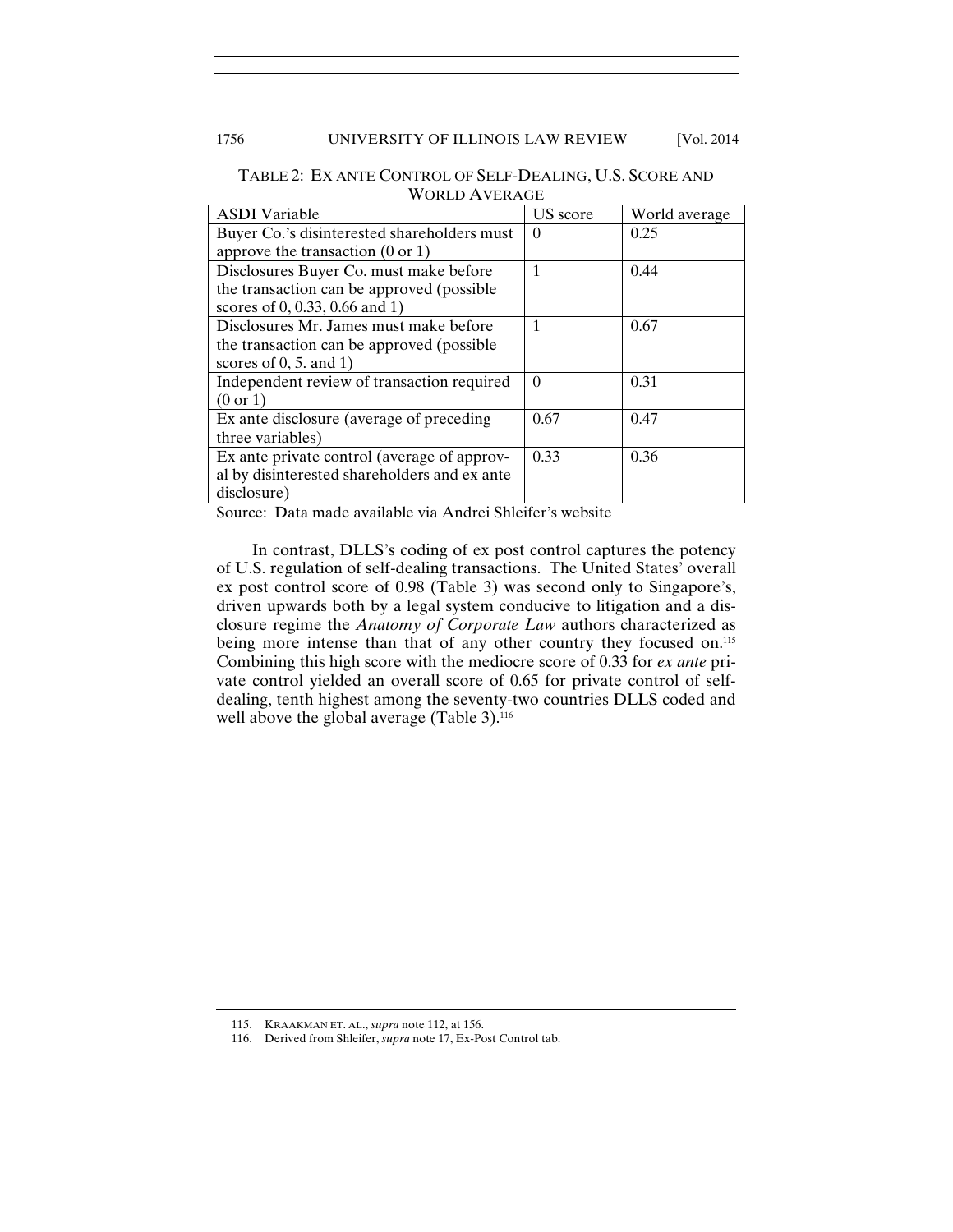No. 5] LAW AND HISTORY BY NUMBERS 1757

| <b>ASDI</b> Variable                     | US score     | World average |
|------------------------------------------|--------------|---------------|
| Disclosures required in annual re-       | $\mathbf{1}$ | 0.56          |
| ports and other periodic disclosure      |              |               |
| documentation (ranging from 0 to         |              |               |
| 1)                                       |              |               |
| Minority shareholder – standing to       | $\mathbf{1}$ | 0.74          |
| sue $(0 \text{ or } 1)$                  |              |               |
| Rescission as a remedy for the           | $\mathbf{1}$ | 0.19          |
| transaction                              |              |               |
| Ease of holding Mr. James liable         | $\mathbf{1}$ | 0.43          |
| (ranging from 0 to 1)                    |              |               |
| Ease of holding directors liable who     | $\mathbf{1}$ | 0.49          |
| approved the transaction (ranging        |              |               |
| from $0$ to $1$ )                        |              |               |
| Access to evidence (possible scores      | 0.75         | 0.56          |
| of 0, 0.25, 0.5, 0.75 and 1)             |              |               |
| Ease in proving wrongdoing (aver-        | 0.95         | 0.48          |
| age of preceding five variables)         |              |               |
| Ex post private control of self-         | 0.98         | 0.52          |
| dealing (average of disclosure in        |              |               |
| periodic filings and ease of proving     |              |               |
| wrongdoing)                              |              |               |
| <b>ASDI</b> for private enforcement (av- | 0.65         | 0.44          |
| erage of ex ante private control and     |              |               |
| ex post private control)                 |              |               |

TABLE 3: EX POST CONTROL OF SELF-DEALING, U.S. SCORE AND WORLD AVERAGE

Source: Data made available via Andrei Shleifer's website

While Shleifer has made available spreadsheets showing the score each country was awarded for each ASDI variable, DLLS have not provided background information documenting how they determined particular scores. This has created difficulties for our research, as our protocol has been to start with present-day coding for the United States and work backwards to find changes in the law. Because DLLS have not explained how they awarded particular scores, we have not always been sure what laws they looked to in order to justify a particular result. The coding for disclosure rules illustrates the problem.

DLLS gave the U.S. a "1" for *ex post* disclosure of their hypothetical transaction in annual reports and other periodic disclosure documentation (Table 3). Here the source for the coding was easy to identify. By virtue of federal securities law companies with securities traded on a stock market are obliged to file annually a Form 10-K, item 13 of which stipulates that such a company must furnish the information required by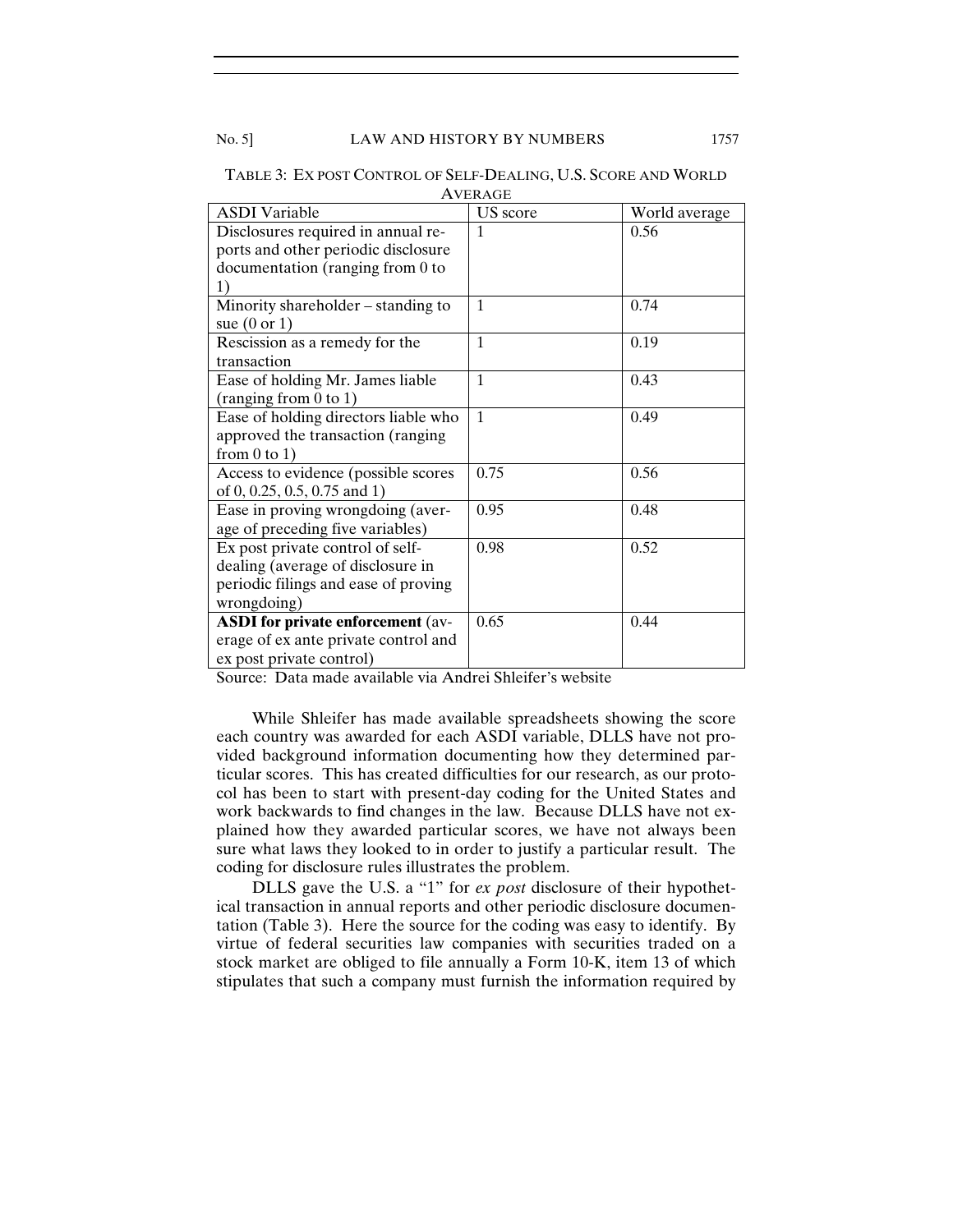Item 404 of Regulation S-K.117 Item 404, which deals with transactions between companies and related persons, in turn sets out detailed requirements which match the criteria DLLS identified as sub-components of their disclosure in periodic filings variable.<sup>118</sup>

DLLS also gave the U.S. a "1" for *ex ante* disclosures required from Buyer Co. and Mr. James (Table 3). In contrast with *ex post* disclosure, it is not obvious what laws justified this coding. The Federal securities laws do not require disclosure of proposed transactions.<sup>119</sup> U.S. state law also does not directly mandate such disclosure, unlike (for instance) U.K. companies legislation, which explicitly requires a director with a personal interest in a proposed transaction with the director's company to disclose the personal interest to the board.<sup>120</sup> U.S. state law instead provides "safe" harbors" for related party transactions which set out procedures that, if followed, will help shield a transaction from challenge and directors from liability.121 The most likely explanation for the United States receiving a "1" for ex ante disclosure, we have concluded, is that DLLS expected those procedures would be followed in the hypothetical transaction and that disclosure would occur in fulfilment thereof.

DLLS, as mentioned, focused on Delaware corporations<sup>122</sup> and the state's safe harbor provision is in section 144 of the DGCL. If the terms of the section are fulfilled this will limit but not eliminate court scrutiny of a related party transaction.123 The safe harbor kicks in if a related party transaction is approved by a majority of disinterested directors or by a good faith vote of disinterested shareholders or is approved otherwise by the board or the shareholders and is fair to the corporation.124 Approval will not be effective under the safe harbor, however, unless the directors or shareholders have been told, or already know, the material facts.<sup>125</sup> As noted, DLLS assume in their hypothetical that approvals which were supposed to be sought in fact had been obtained and all mandatory disclosures had been made.126 We conclude that DLLS awarded the United

<sup>117.</sup> UNITED STATES SECURITIES AND EXCHANGE COMMISSION, *Form 10-K*, at 10, *available at* http://www.sec.gov/about/forms/form10-k.pdf.

 <sup>118. 17</sup> C.F.R. § 229.404 (2014).

 <sup>119.</sup> *See* THOMAS LEE HAZEN, THE LAW OF SECURITIES REGULATION § 1.2, at 28–53 (6th ed. 2009).

 <sup>120.</sup> Companies Act, 2006, c. 46, § 177 (U.K.).

 <sup>121.</sup> MODEL BUS. CORP. ACT ANN. § 8.60 (Leonard D. Adkins ed. 2013) (listing statutory provisions from all states of this nature).

 <sup>122.</sup> *See supra* note 53 and accompanying text.

 <sup>123.</sup> *See, e.g.,* Fliegler v. Lawrence, 361 A.2d 218, 222 (Del. 1976) ("Nothing in [§ 144] sanctions unfairness . . . or removes the transaction from judicial scrutiny."); Edward P. Welch et al., 1 FOLK ON THE DELAWARE GENERAL CORPORATION LAW s. 144.2.2, GCL-IV-249 (2013).

 <sup>124.</sup> Lawrence E. Mitchell, *Fairness and Trust in Corporate Law*, 43 DUKE L.J. 425, 440 (1993); Eric G. Orlinsky, *Corporate Opportunity Doctrine and Interested Director Transactions: A Framework for Analysis in an Attempt to Restore Predictability*, 24 DEL. J. CORP. L. 451, 464–66 (1999).

 <sup>125.</sup> DEL. CODE ANN. tit. 8, § 144(a)(1) (2014) ("The material facts as to the director's or officer's relationship or interest and as to the contract or transaction are disclosed or are known to the board ...."); *id.* at § 144 (a)(2) ("The material facts as to the director's or officer's relationship or interest

and as to the contract or transaction are disclosed or are known to the stockholders . . . .").

 <sup>126.</sup> *See supra* note 100 and accompanying text.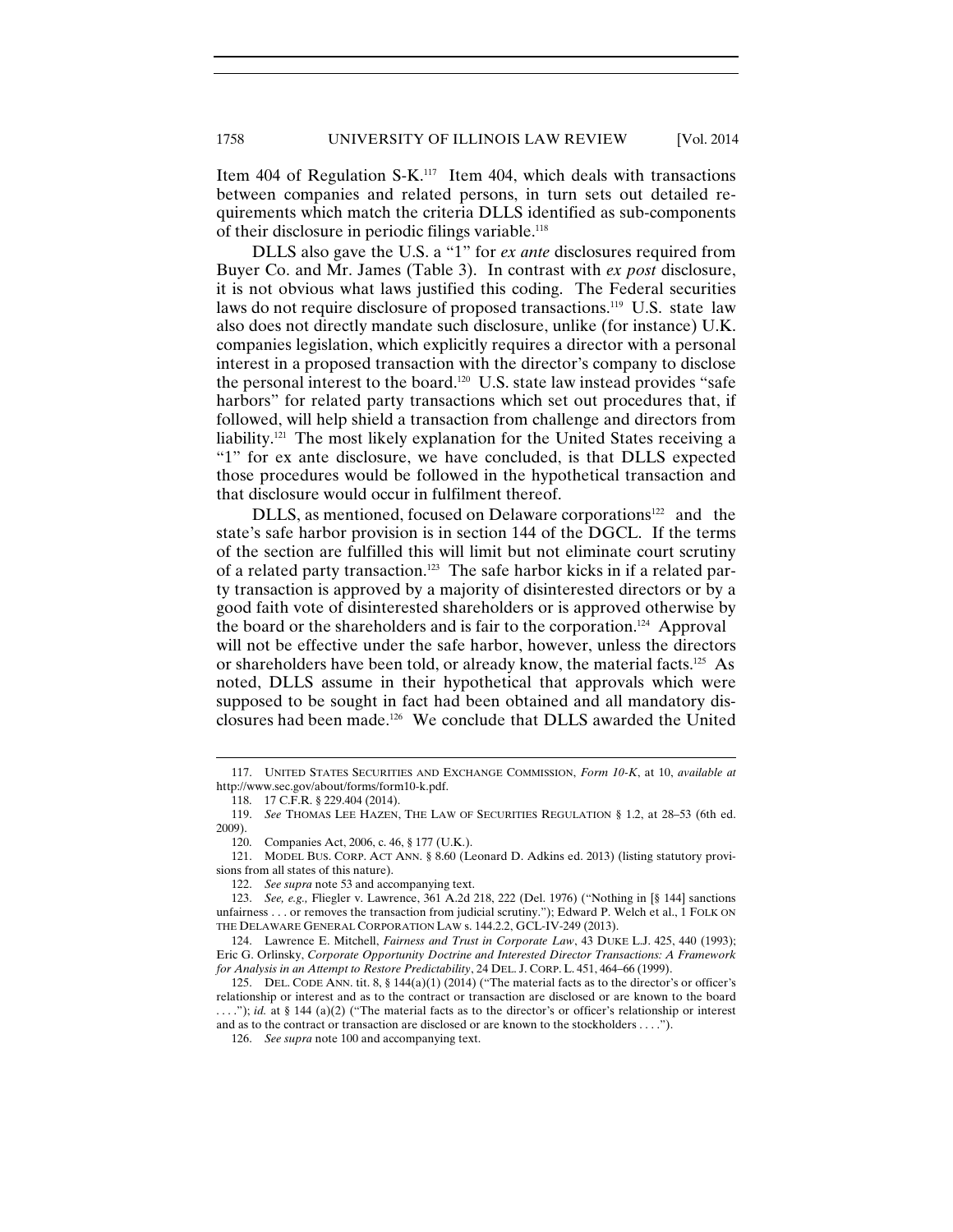States a "1" for *ex ante* disclosure by Mr. James and Buyer Co. because they (and their legal advisors) would have assumed that the transaction could only be approved under Delaware's safe harbor provision if they had made proper disclosures to the board and shareholders.<sup>127</sup>

### *D. Challenges Associated with Scoring the ASDI Chronologically*

Having done our best to ascertain why DLLS coded the United States the way they did, we still face the evidentiary problem of discovering when the law took its present form. When, for instance, was *ex post* disclosure of related party transactions first required? Item 404 of Regulation S-K currently justifies DLLS awarding the U.S. a "1" for this variable, and the SEC first promulgated Item 404 in 1982, to take effect in 1983.128 In so doing it indicated that Item 404's origins could be traced back to a 1942 SEC release revamping rules imposing disclosure requirements on companies soliciting proxies.129 One might presume correspondingly that prior to that point the appropriate score for *ex ante* disclosure would be "0" rather than "1". As 1934 drew to a close, however, the *Wall Street Journal* published verbatim the contents of a model Form 10 that companies registered with the SEC had to submit and this mandated disclosure of material contracts between the company and any of its directors or officers.130 Correspondingly, it would seem that a "1" was appropriate as far back as 1935. We have found, however, this is difficult to confirm, as even the SEC does not have on file early Form 10 precedents.

The difficulties associated with chronology are potentially even more acute when case law is involved. When coding is based on a statutory measure or supporting regulations—assuming evidentiary difficulties can be addressed—it typically should be possible to identify with precision when the law changed, namely when the relevant provisions were promulgated, amended, or deleted. When deducing a rule from case law, however, as David Kershaw observed in a 2012 article on the

<sup>127.</sup> The situation may in fact be somewhat more complex than the text reflects. DLLS assume that all mandatory disclosures were made but Delaware law does not mandate any particular form of disclosure by a particular party. Instead, § 144 of the Delaware General Corporation Law offers three different ways for a self-interested transaction to be approved and the disclosure involved differs with each. If disinterested director approval is sought under  $\S$  144(a)(1) then the directors must either receive disclosure of material facts or must already know them. The same is true with the shareholders if shareholder ratification is sought under § 144(a)(2). Finally, under § 144(a)(3) a related party transaction may be upheld if it received some kind of approval and was fair to the corporation. While the first two approaches available under § 144 typically require affirmative disclosure § 144(a)(3) arguably does not so long as a court would eventually find the deal "entirely fair." Despite this a prudent lawyer instructed to protect DLLS' related party transaction from legal challenge could quite reasonably conclude after reviewing the statute and case law that lack of disclosure would doom it. The fact that it is not entirely clear whether disclosure would be necessary under Delaware law under DLLS' hypothetical facts nevertheless illustrates effectively the complexities involved with coding the law under the ASDI.

 <sup>128.</sup> Disclosure of Certain Relationships and Transactions Involving Management, 47 F.R. 55661 (December 13, 1982) (codified at 17 C.F.R. pts. 229, 239, 240, and 249).

 <sup>129.</sup> *Id.* at 55662.

 <sup>130.</sup> *Text of Form for Permanent Security Registrations*, WALL ST. J., Dec. 26, 1934, at 8–9.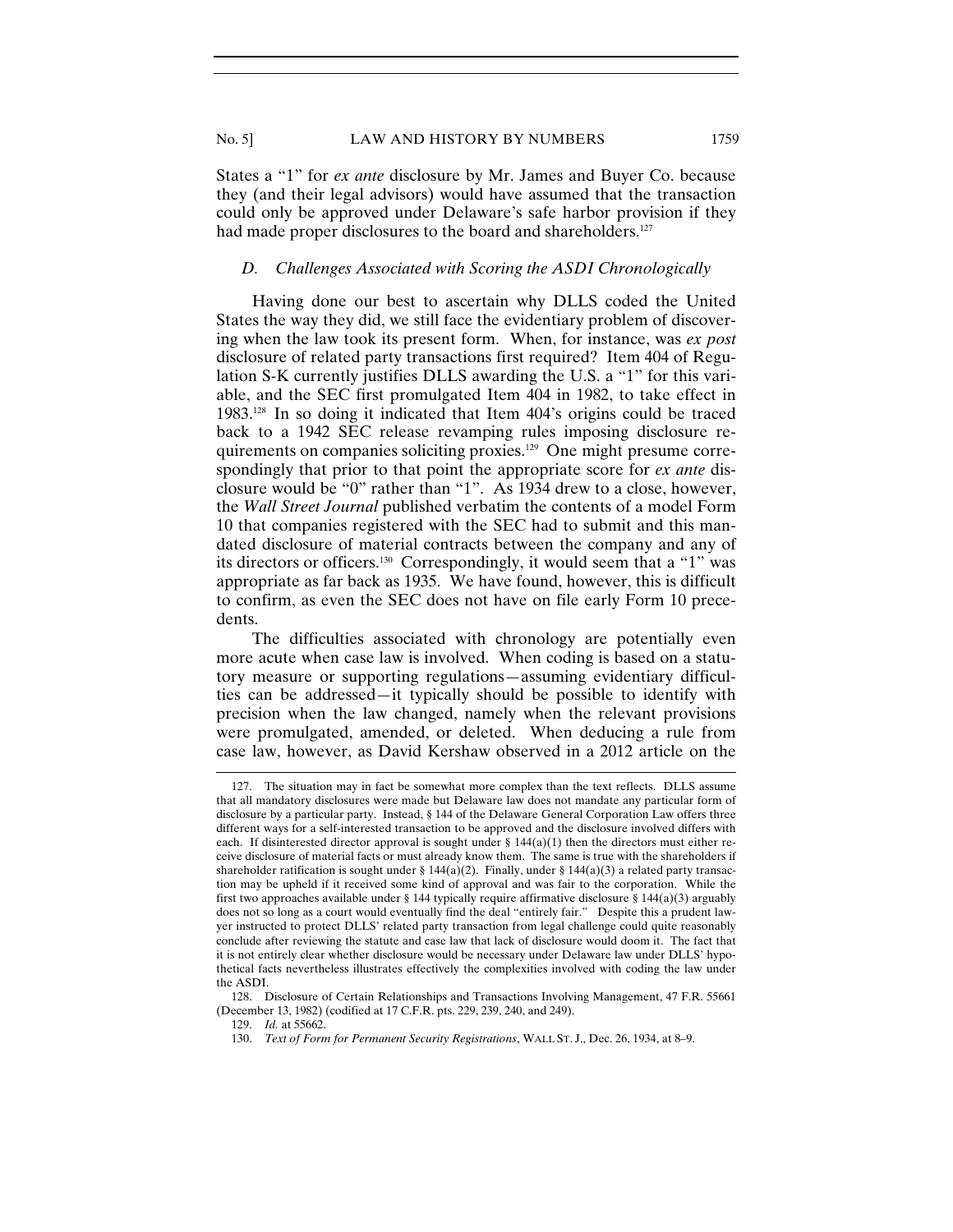1760 UNIVERSITY OF ILLINOIS LAW REVIEW [Vol. 2014

evolution of U.S. and U.K. fiduciary law governing self-dealing, "[i]dentifying evolutionary shifts in legal doctrine and attributing time periods within which they took place is a precarious task."131 Case law authorities can, for instance, conflict. Also, there might well not be a case from a state directly on point even though the law would have been thought of at the time as being well settled.

Our attempts to code historically the "standing to sue" ASDI variable illustrate the difficulties associated with coding based on case law. To show this, we need quickly to review the development of the law concerning shareholder approval of related party transactions. As DLLS correctly say, currently "[t]he U.S. does not require shareholder approval for related-party transactions . . . . "<sup>132</sup> Shareholder approval can, however, affect outcomes and shift burdens of proof in litigation over related party transactions, which is not surprising given the role disinterested shareholder ratification plays in statutory provisions such as section 144 of the DGCL. To quote DLLS again, in the hypothetical transaction, with Mr. James being a controlling shareholder as well as a director, under Delaware law "[a]pproval by . . . disinterested shareholders . . . would shift the burden of the proof to the plaintiff, but the standard of review would remain entire fairness."<sup>133</sup> Shareholder ratification may have mattered more, however, in the past because it might well have been the only means available to regularize a related party transaction. This in turn may have affected the standing a shareholder would have had to launch a legal challenge to the transaction and meant that the score for standing to sue should have been "0" rather than "1."

As noted above, under section 144 of the DGCL approval by informed, disinterested directors, or flawed approval of a transaction that was fair to the corporation, will have the same insulating effect as a good faith shareholder vote.<sup>134</sup> Section 144 was originally enacted in  $1967$ <sup>135</sup> Even before then, though, Delaware courts had held that the common law did not treat shareholder approval as the only means available to insulate a related party transaction (at least partially) from judicial scrutiny. For instance, in the 1953 case of *Gottlieb v*. *Heyden Chemical Corp*., the Delaware Supreme Court indicated that a contract in which a majority of directors were interested could withstand a legal challenge if the

<sup>131.</sup> David Kershaw, *The Path of Corporate Fiduciary Law*, 8 N.Y.U. J. L. & BUS. 395, 476 (2012).

 <sup>132.</sup> Djankov et al., *supra* note 17, at 442.

 <sup>133.</sup> *Id.* at 442 n.5. If Mr. James had been director but not a controlling shareholder then shareholder ratification would prompt a court to deploy the business judgment rule. *In re* Wheelabrator Techs., Inc. S'holders Litig., 663 A.2d 1194, 1203 (Del. Ch. 1995); Michael P. Dooley & Michael D. Goldman, *Some Comparisons Between the Model Business Corporation Act and the Delaware General Corporation Law*, 56 BUS. LAW. 737, 744 (2001).

 <sup>134.</sup> *See supra* note 124 and accompanying text.

 <sup>135.</sup> Mary A. Jacobson, *Interested Director Transactions and the (Equivocal) Effects of Shareholder Ratification*, 21 DEL. J. CORP. L. 981, 989 (1996).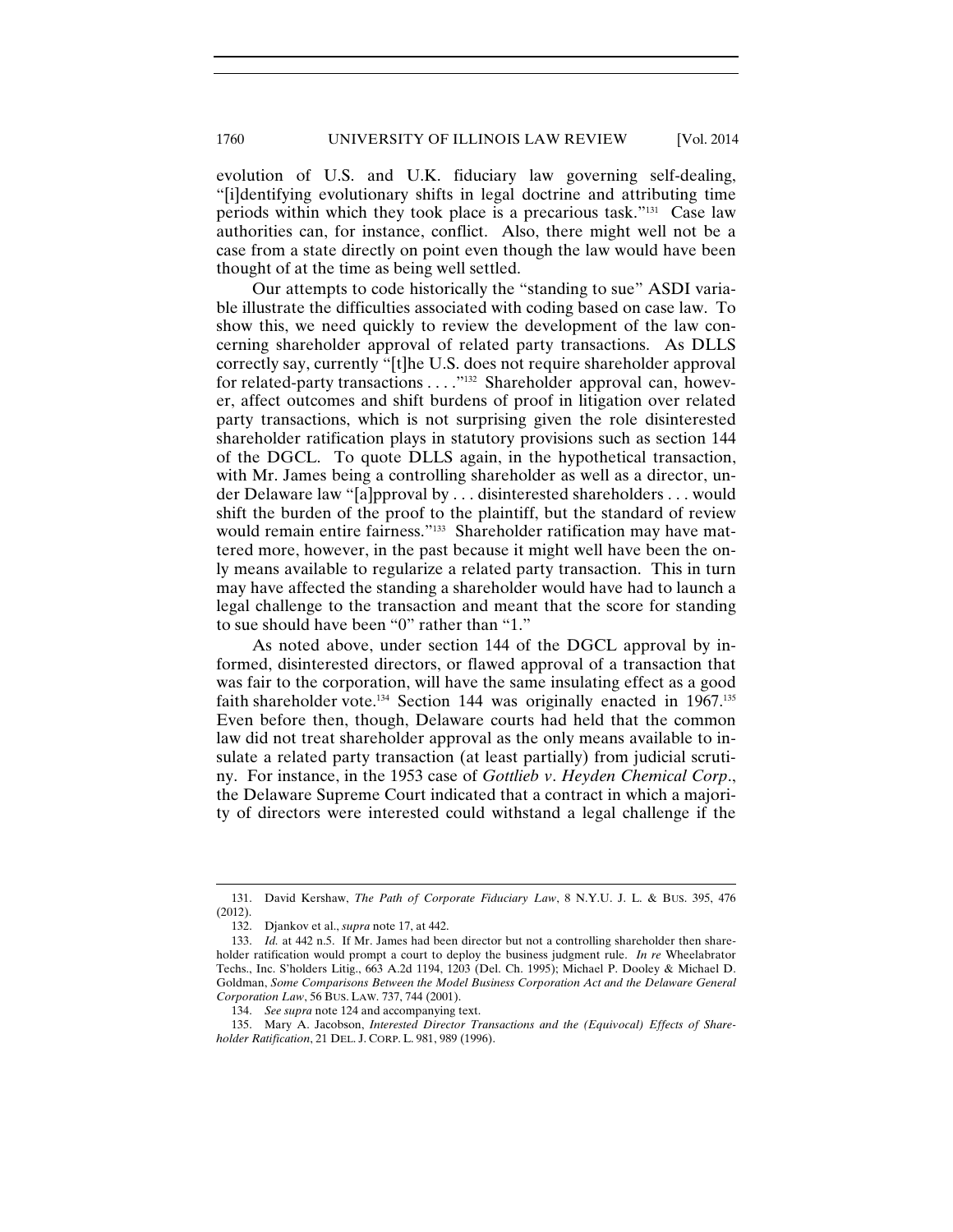transaction had been entered into in good faith and was intrinsically fair.136

Further back in time matters apparently used to be different. According to a widely cited 1966 article by Harold Marsh, during the late nineteenth and early twentieth centuries at common law a related party transaction was voidable at the request of the corporation notwithstanding that it was fair or was approved by a disinterested majority of directors.137 This characterization of the law's development has been questioned, most notably in two articles by Norwood Beveridge, but continues to be widely accepted.138 A point not in question, however, is that even if a related party transaction was otherwise voidable a corporation's shareholders could regularize everything by way of ratification.<sup>139</sup>

If a related party transaction could only be regularized by the shareholders this had potentially significant implications for enforcement. As Beveridge put it, the corollary to giving shareholders collectively the exclusive power to validate a related party contract was that "an individual shareholder could not sue to avoid an interested director contract regardless of its fairness since the decision to bring this claim was to be made by the shareholders as a group".... $^{140}$  Marsh indeed noted that an 1899 New York Court of Appeals decision was authority for the proposition "that the question of the voidability of a contract between a corporation and one of its directors . . . could not be raised by a shareholder in a derivative suit, but only by the corporation itself."<sup>141</sup>

To return to the standing to sue component of the private enforcement ASDI, how should this be coded for the era when only shareholder ratification could validate a related party transaction? DLLS say that a "1" is only the appropriate score for the standing to sue variable if a mi-

<sup>136.</sup> Gottlieb v. Heyden Chem. Corp*.*, 90 A.2d 660, 663 (Del. 1952).

 <sup>137.</sup> Harold Marsh, Jr., *Are Directors Trustees? Conflict of Interest and Corporate Morality*, 22 BUS. LAW. 35, 36–37 (1966).

 <sup>138.</sup> Norwood P. Beveridge, Jr., *The Corporate Director's Fiduciary Duty of Loyalty: Understanding the Self-Interested Director Transaction*, 41 DEPAUL L. REV. 655, 659–62 (1992) (contending that the Marsh characterization was erroneous); Norwood P. Beveridge, *Interested Director Contracts at Common Law: Validation Under the Doctrine of Constructive Fraud*, 33 LOY. L.A. L. REV. 97, 98–99 (1999) [hereinafter Beveridge, *Interested*] (acknowledging that his critique of Marsh's scholarship generated considerable interest but did not yield a high degree of acceptance); Kershaw, *supra* note 131, 439–40 (acknowledging the wide acceptance of Marsh's view while offering a critique of it). While Kershaw is critical of Marsh's analysis, he does concede that New York courts treated related party transactions as voidable when the director on the other side of the contract acted for the corporation. *See* Kershaw, *supra* note 131, at 471–72. This matches the facts in the DLLS hypothetical, where Mr. James proposed the transaction. *See* Djankov et al., *supra* note 17, at 433.

 <sup>139.</sup> WM. L. COOK, HANDBOOK OF THE LAW OF PRIVATE CORPORATIONS 494, 500 (1907) (indicating that shareholders could ratify related party transactions and saying that in New York and some other jurisdictions such transactions were voidable even if fair, noting as well though that such contracts were enforceable until avoided); Beveridge, *Interested*, *supra* note 138, at 123 (saying of New York and New Jersey law "even where a majority of the directors were interested in a contract with the corporation, such a contract could be ratified by the shareholders . . . ."); Marsh, *supra* note 137, at 48 ("All of the cases seem to hold that such ratification will suffice to validate the transaction with an interested director, at least in the absence of fraud or unfairness.").

 <sup>140.</sup> Beveridge, *Interested, supra* note 138, at 120–21, 123–24.

 <sup>141.</sup> Marsh, *supra* note 137, at 42, (citing Burden v. Burden, 54 N.E. 17 (N.Y. 1899)).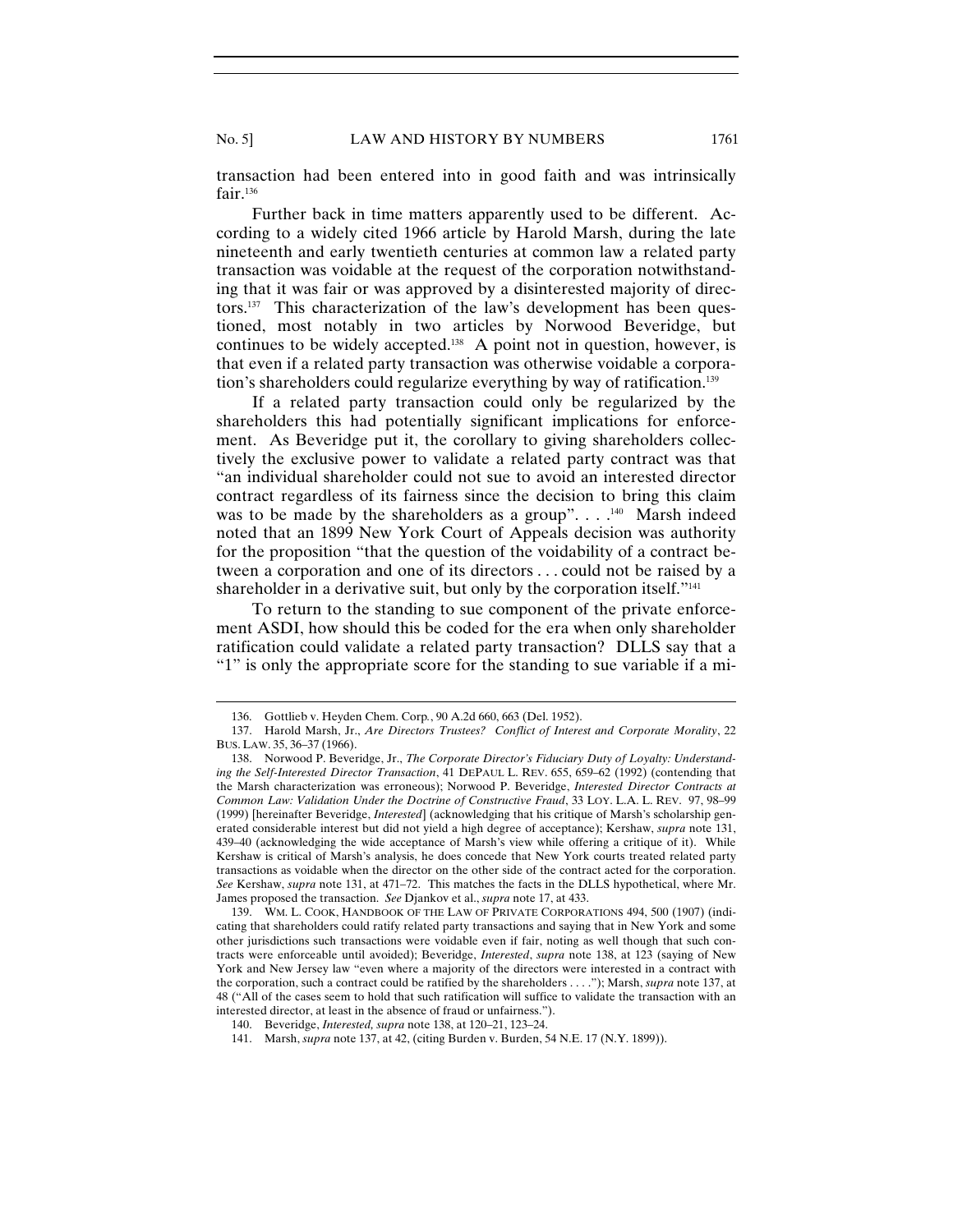nority shareholder can sue derivatively.<sup>142</sup> Marsh's statement, taken at face value, suggests that a state where courts followed the New York jurisprudence should be awarded a "0" for standing to sue since individual shareholders could not challenge a related party transaction. The point, however, is not entirely clear. Even in those jurisdictions where only shareholders acting collectively could ratify a related party transaction, minority shareholders apparently could challenge in court a related party transaction that was fraudulent or illegal.<sup>143</sup> The departure from the general rule was thought to be narrowly cast,<sup>144</sup> but fraud seemingly could be established in cases lacking truly exceptional facts.145

Even assuming that a U.S. state should be awarded a "0" for the standing to sue variable because shareholder ratification was the only way to regularize a related party transaction and individual shareholders correspondingly lacked the power to challenge the transaction merely because it was unfair, to code historically we still need to determine the dates when this was the applicable rule. Here we come upon another, unexpected, stumbling block: for the first part of the twentieth century, there is remarkably little Delaware case law to draw upon. This may surprise those aware that a rich body of case law precedent is a major selling point the state currently relies upon to retain its status as the jurisdiction of choice among publicly traded U.S. companies.146 Nevertheless, Kershaw has said "that Delaware self-dealing law in the early twentieth century was in effect a blank sheet of paper,"147 observing "[t]he dearth of Delaware self-dealing case law is striking."148

According to Kershaw, "Delaware law on self-dealing commenced in the 1920s" with the 1921 decision in *Cahall v*. *Lofland*. 149 In this case the Delaware Supreme Court indicated that, where directors arranged a contract between themselves and the company, the contract was voidable, with approval by the shareholders being the mechanism available to correct matters.150 Correspondingly, it is plausible that Delaware should

<sup>142.</sup> Djankov et al., *supra* note 17, at 434.

 <sup>143.</sup> Beveridge, *Interested*, *supra* note 138, at 124. The fraud exception was also acknowledged in *Burden*, 54 N.E. at 23.

 <sup>144.</sup> ARTHUR W. MACHEN, JR., A TREATISE ON THE MODERN LAW OF CORPORATIONS 1312–13 (1908) ("[A] minority shareholder can never enjoin the execution of such contracts, unless they are actually fraudulent, if the shareholders are to have an opportunity to avoid them."). By 1940, in contrast, it was generally accepted that a minority shareholder could obtain standing to challenge a related party transaction and could succeed by showing "gross unfairness" in addition to fraud or illegality. *See* WILLIAM J. GRANGE, CORPORATION LAW FOR OFFICERS AND DIRECTORS: A GUIDE TO CORRECT PROCEDURE 415 (1935).

 <sup>145.</sup> Cases cited by Beveridge in support of his assertion that an individual shareholder could only sue upon showing a contract was fraudulent or illegal suggest that a minority shareholder could get standing if directors obtained assets for half the appropriate price or less. *See* Beveridge, *Interested*, *supra* note 138, at 124 n.156 (citing Endicott v. Marvel, 87 A. 230 (N.J. Ch. 1913); Landis v. Sea Isle City Hotel Co., 31 A. 755 (N.J. Ch. 1895)).

 <sup>146.</sup> John Armour et al., *Delaware's Balancing Act*, 87 IND. L.J. 1345, 1349 (2012).

 <sup>147.</sup> Kershaw, *supra* note 131, at 482.

 <sup>148.</sup> *Id.* at 480.

 <sup>149.</sup> *Id.*; Cahall v. Lofland, 114 A. 224 (Del. Ch. 1921).

 <sup>150.</sup> *Cahall*, 114 A. at 231–32.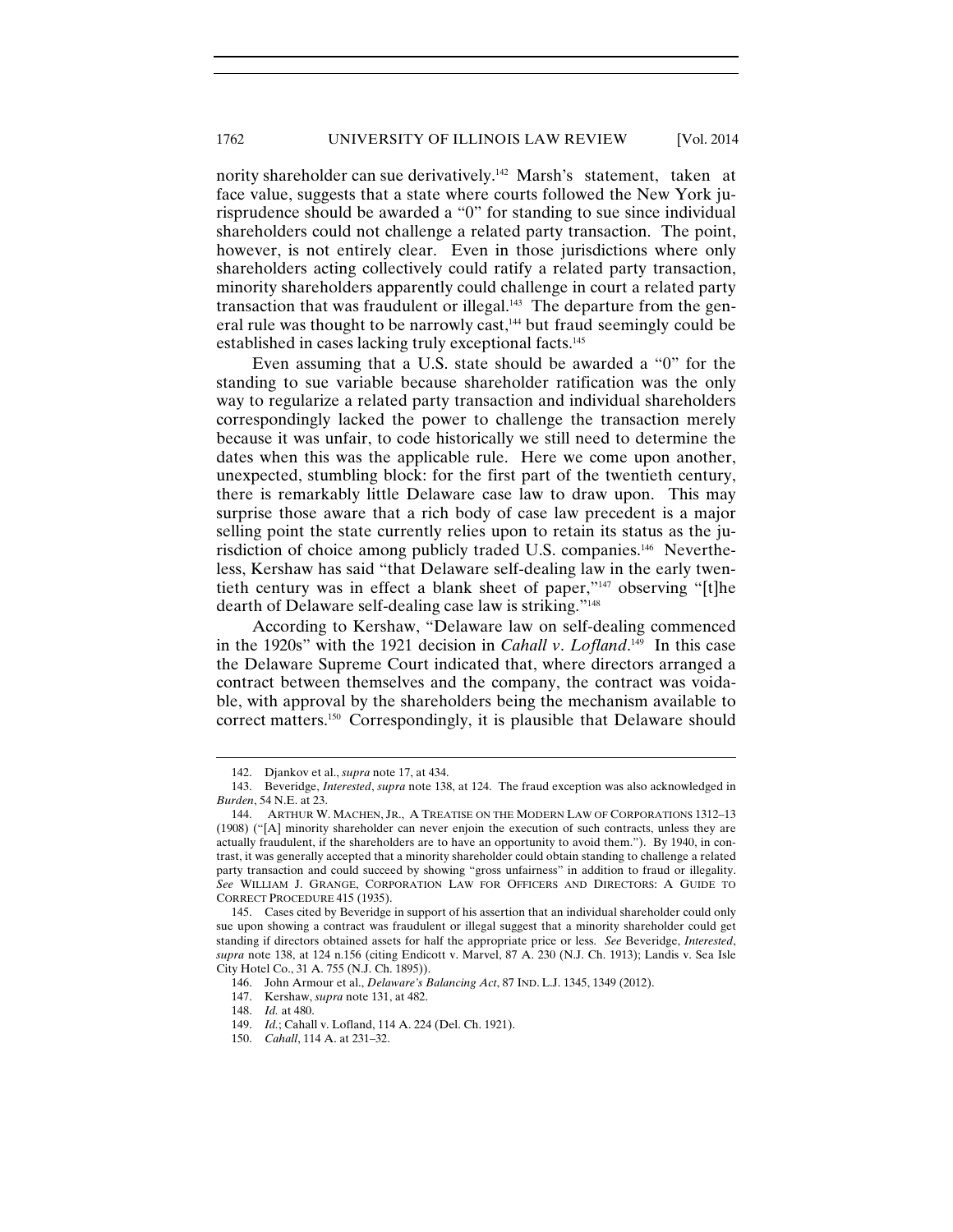be coded as "0" for standing to sue in the opening decades of the twentieth century, assuming its courts followed the New York approach.151 The paucity of case law means, however, that it is difficult to ascertain both whether this coding is correct and, if it is, when Delaware's standing to sue score would have increased to "1."

# IV. CONCLUSION

The foregoing analysis of the historical development of corporate law in the United States indicates that tracking change by way of leximetrics, in the form of the widely deployed anti-director rights and antiself dealing indices, is by no means a straightforward affair. Open-ended definitions, such as the one DLLS adopted with the minority shareholder oppression component of the ADRI, can make it difficult to code the law satisfactorily. Even when the nature of a particular variable in a legal index is clear, ascertaining what the law in fact was going back through time can be challenging. The fact that a dearth of Delaware case law complicates coding of the ASDI for that state bears this out.

The challenges associated with deploying leximetrics to investigate the development of U.S. corporate law over time illustrate the wisdom of Larry Ribstein's cautionary words concerning legal academics and empirical legal scholarship. Still, in this instance the game should be worth the candle. Due to definitional difficulties and evidentiary gaps, coding U.S. corporate law historically cannot be done with clinical precision. Nevertheless, so long as uncertainties are appropriately acknowledged it should be possible to generate acceptably accurate historical anti-director rights and anti-self dealing indices.

Using the ADRI and ASDI to quantify the development of U.S. corporate law should not merely be feasible but could also generate valuable insights. We already know from our research concerning Delaware that its ADRI score did not drop in the way the deregulatory "race" nomenclature that dominates the literature implies it would. Though our ASDI research is ongoing, it also could generate a challenge to what is conventional wisdom with the development of the law governing related party transactions, namely that fiduciary standards were watered down over time.152 In the case of Delaware, its private enforcement ASDI score may well have increased during the twentieth century, im-

<sup>151.</sup> *Cahall v. Lofland* does not provide any guidance on the issue because a minority shareholder did not challenge the impugned transaction. This instead was done by the company's receiver. *Id.* at 227.

 <sup>152.</sup> On the conventional wisdom, see, e.g., J. Robert Brown, Jr., *The Irrelevance of State Corporate Law in the Governance of Public Companies*, 38 U. RICH. L. REV. 317, 342 (2004) (saying in the context of self-dealing transactions "Court decisions . . . sharply restricted. . . . the duty of loyalty . . . ."); Ahmed Bulbulia & Arthur R. Pinto, *Statutory Responses to Interested Directors' Transactions: A Watering Down of Fiduciary Standards?*, 53 NOTRE DAME L. REV. 201, 204 (1977) ("Thus the common law moved from the traditional inflexible rule with its certainty of application, to a more flexible but uncertain approach involving questions of fairness."); Marsh, *supra* note 137, at 57 ("[The] legal history in this area seems to demonstrate that the courts have progressed from condemnation, to toleration, to encouragement of conflict of interest.").